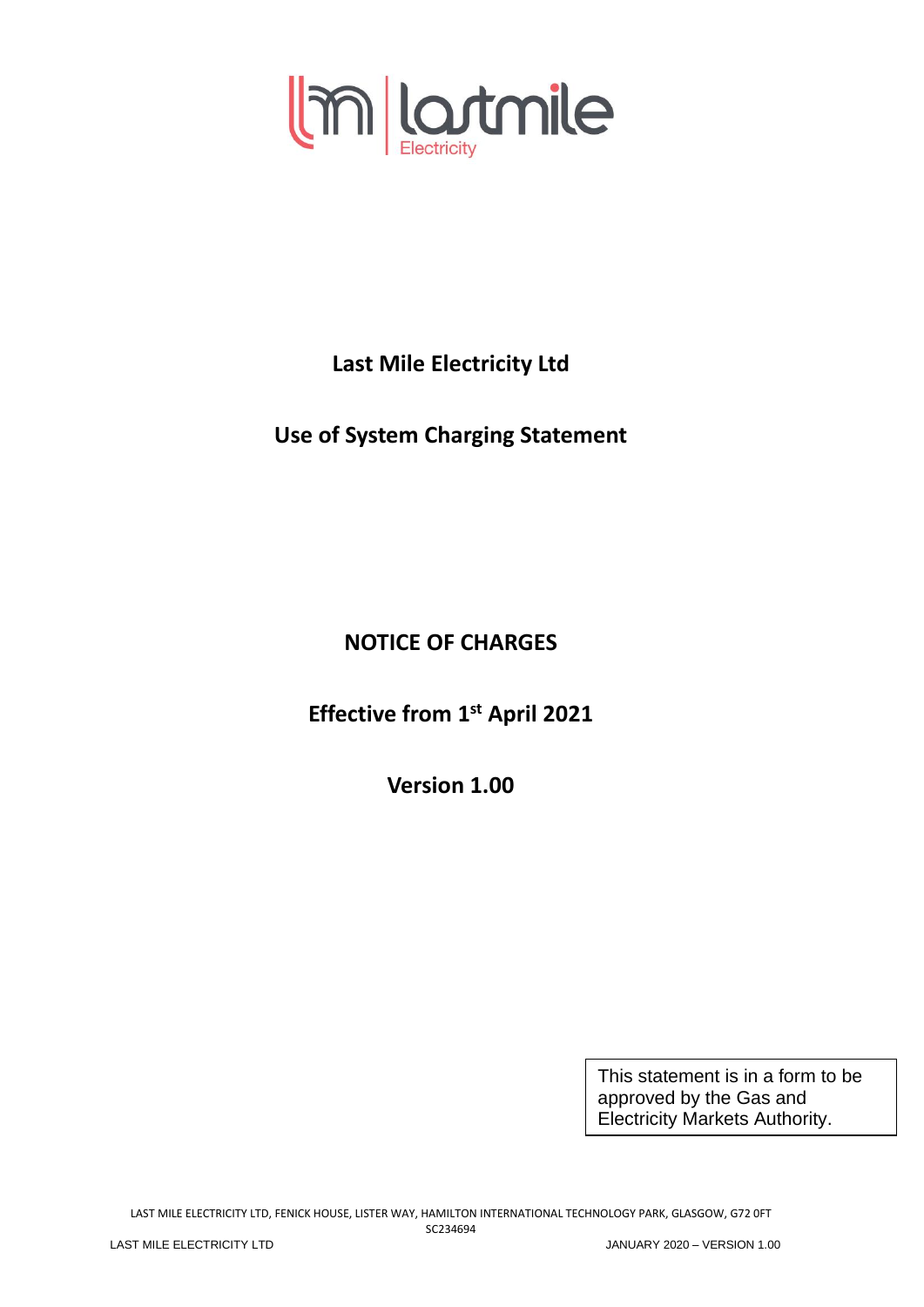# **Version Control**

| Version | Date       | Description of version and any changes made                 |
|---------|------------|-------------------------------------------------------------|
|         | 30/12/2020 | Final Charges for effective from 1 <sup>st</sup> April 2021 |
|         |            |                                                             |

A change-marked version of this statement can be provided upon request. t.

LAST MILE ELECTRICITY LTD, FENICK HOUSE, LISTER WAY, HAMILTON INTERNATIONAL TECHNOLOGY PARK, GLASGOW, G72 0FT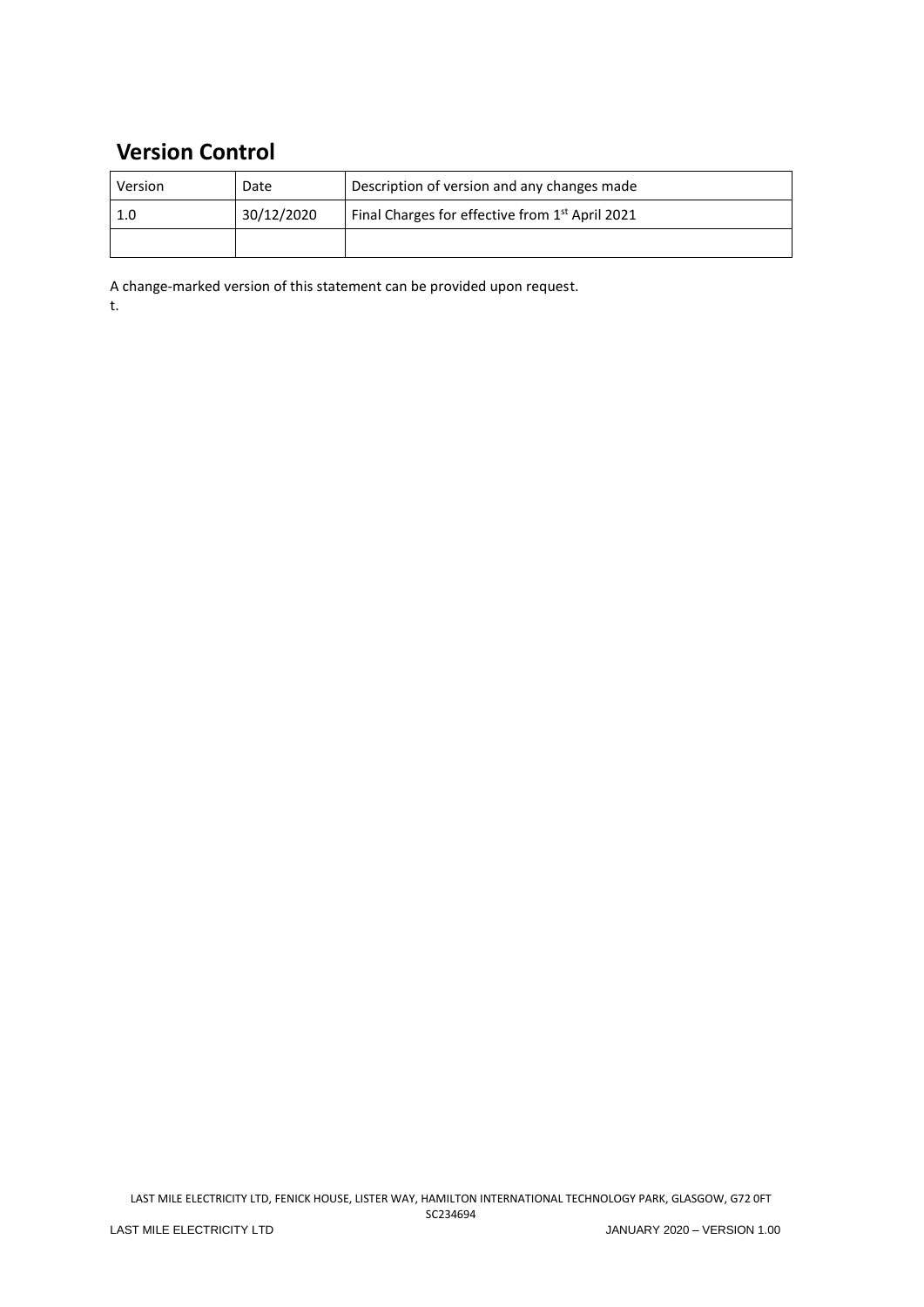# **Contents**

<span id="page-2-0"></span>

| 1. Introduction                                                                                          | 4              |  |
|----------------------------------------------------------------------------------------------------------|----------------|--|
| Validity period                                                                                          | 5              |  |
| Contact details                                                                                          | 5              |  |
| 2. Charge application and definitions                                                                    | $\overline{7}$ |  |
| Supercustomer billing and payment                                                                        | $\overline{7}$ |  |
| Site-specific billing and payment                                                                        | 8              |  |
| Incorrectly allocated charges                                                                            | 13<br>14       |  |
| Generation charges for pre-2005 designated EHV properties<br>Provision of billing data                   | 15             |  |
| Out of area use of system charges                                                                        | 16             |  |
| Licensed distribution network operator charges                                                           | 16             |  |
| Licence exempt distribution networks                                                                     | 16             |  |
| 3. Schedule of charges for use of the distribution system                                                | 19             |  |
| 4. Schedule of line loss factors                                                                         | 20             |  |
| Role of line loss factors in the supply of electricity                                                   | 20             |  |
| Calculation of line loss factors<br>Publication of line loss factors                                     | 20<br>21       |  |
| 5. Notes for Designated EHV Properties                                                                   | 22             |  |
| EDCM network group costs                                                                                 | 22             |  |
| Charges for new Designated EHV Properties                                                                | 22             |  |
| Charges for amended Designated EHV Properties                                                            | 22             |  |
| Demand-side management                                                                                   | 22             |  |
| 6. Electricity distribution rebates                                                                      | 23             |  |
| 7. Accounting and administration services                                                                | 23             |  |
| 8. Charges for electrical plant provided ancillary to the grant of use of system                         | 23             |  |
| 9. Schedule of fixed adders to recover Supplier of Last Resort and Eligible Bad Debt pass-through costs  | 24             |  |
| Appendix 1 - Glossary                                                                                    | 25             |  |
| Appendix 2 - Guidance notes                                                                              | 31             |  |
| Background                                                                                               | 31             |  |
| Meter point administration                                                                               | 31             |  |
| Your charges                                                                                             | 33             |  |
| Reducing your charges<br>Reactive power and reactive power charges                                       | 33<br>33       |  |
| Site-specific EDCM charges                                                                               | 34             |  |
| Annex 1 - Schedule of charges for use of the distribution system by LV and HV Designated Properties, and |                |  |
| <b>Unmetered Supplies</b>                                                                                | 36             |  |
| Annex 2 - Schedule of charges for use of the distribution system by Designated EHV Properties (including |                |  |
| LDNOs with Designated EHV Properties/end-users)                                                          | 36             |  |
| Annex 3 - Schedule of charges for use of the distribution system by preserved / additional LLF classes   | 36             |  |
| Annex 4 - Charges applied to LDNOs with LV and HV end-users                                              | 36             |  |
| Annex 5 - Schedule of line loss factors                                                                  | 36             |  |
| Annex 6 - Charges for New or Amended Designated EHV Properties<br>36                                     |                |  |
| Annex 7 - Fixed adders for Supplier of Last Resort and Eligible Bad Debt pass-through costs<br>36        |                |  |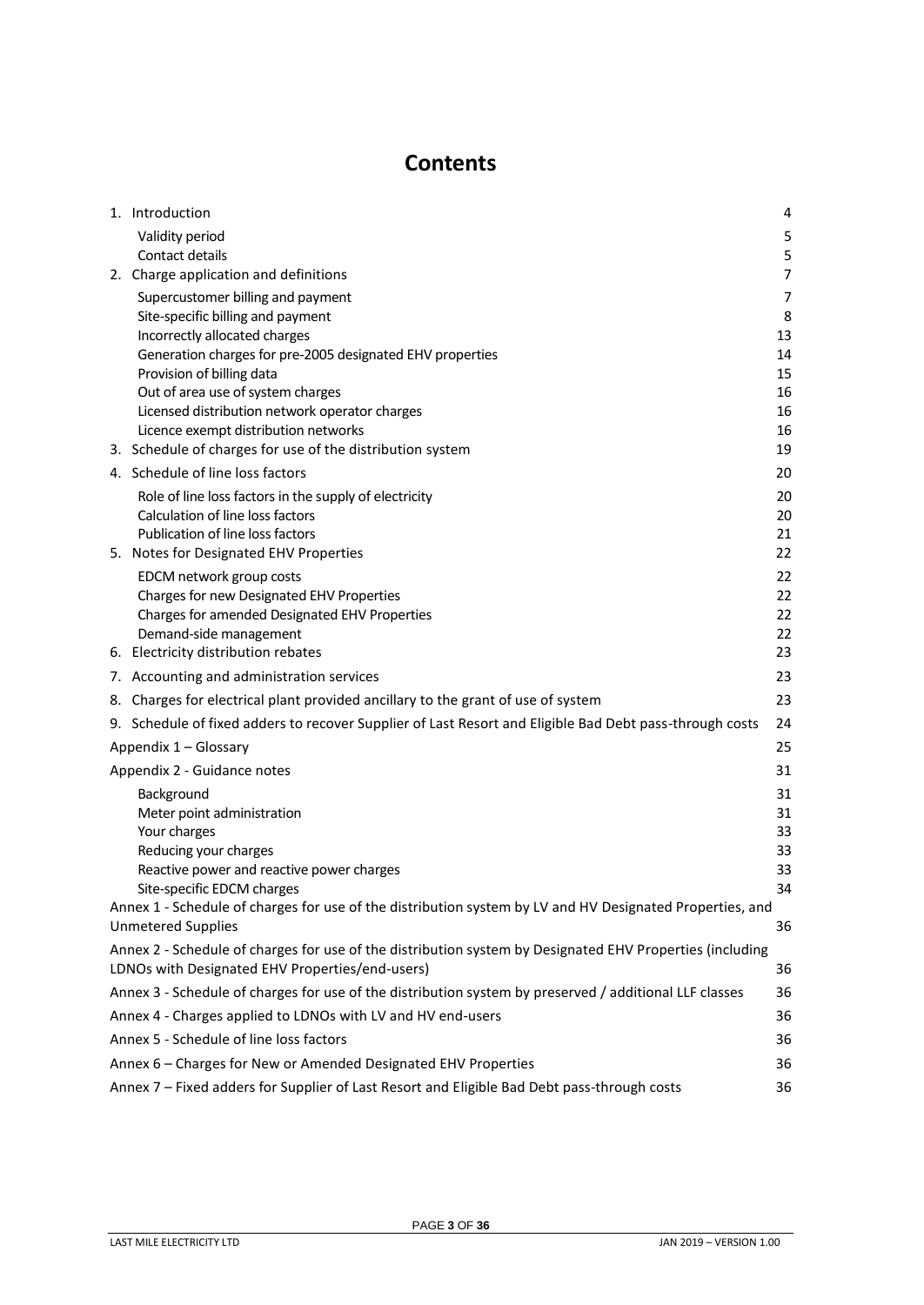# <span id="page-3-0"></span>**1. Introduction**

- 1.1. This statement tells you about our charges and the reasons behind them. It has been prepared consistent with Standard Licence Condition 14 of our Electricity Distribution Licence. The main purpose of this statement is to provide our schedule of charges<sup>1</sup> for the use of our Distribution System and to provide the schedule of Line Loss Factors<sup>2</sup> that should be applied in Settlement to account for losses from the Distribution System. We have also included guidance notes in Appendix 2 to help improve your understanding of the charges we apply.
- 1.2. Within this statement we use terms such as 'Users' and 'Customers' as well as other terms which are identified with initial capitalisation. These terms are defined in the glossary.
- 1.3. The charges in this statement are calculated using following methodologies as per the Distribution Connection and Use of System Agreement (DCUSA)<sup>3</sup>:
	- Common Distribution Charging Methodology (CDCM) for Low Voltage (LV) and High Voltage (HV) Designated Properties as per DCUSA Schedule 16;
	- Extra High Voltage (EHV) Distribution Charging Methodology (EDCM) for Designated EHV Properties as per DCUSA Schedule 17;
	- Price Control Disaggregation Model (PCDM) for Discount Percentages used to calculate the LDNO Use of System charges in the CDCM and EDCM as per DCUSA Schedule 29.
- 1.4. Separate charges are calculated depending on the characteristics of the connection and whether the use of the Distribution System is for demand or generation purposes. Where a generation connection is seen to support the Distribution System the charges will be negative and the Supplier will receive credits for exported energy.
- 1.5. The application of charges to premises can usually be referenced using the Line Loss Factor Class (LLFC) contained in the charge tables. Further information on how to identify and calculate the charge that will apply for your premise is provided in the guidance notes in Appendix 2.

<sup>&</sup>lt;sup>1</sup> Charges can be positive or negative.

<sup>&</sup>lt;sup>2</sup> Known as adjustment factors in the Distribution Licence and commonly referred to as Loss Adjustment Factors. The schedule of Line Loss Factors will be provided in a revised statement shortly after the Line Loss Factors for the relevant year have been successfully audited by Elexon.

<sup>&</sup>lt;sup>3</sup> The Distribution and Connection Use of System Agreement (DCUSA) available from <http://www.dcusa.co.uk/SitePages/Documents/DCUSA-Document.aspx>

PAGE **4** OF **36**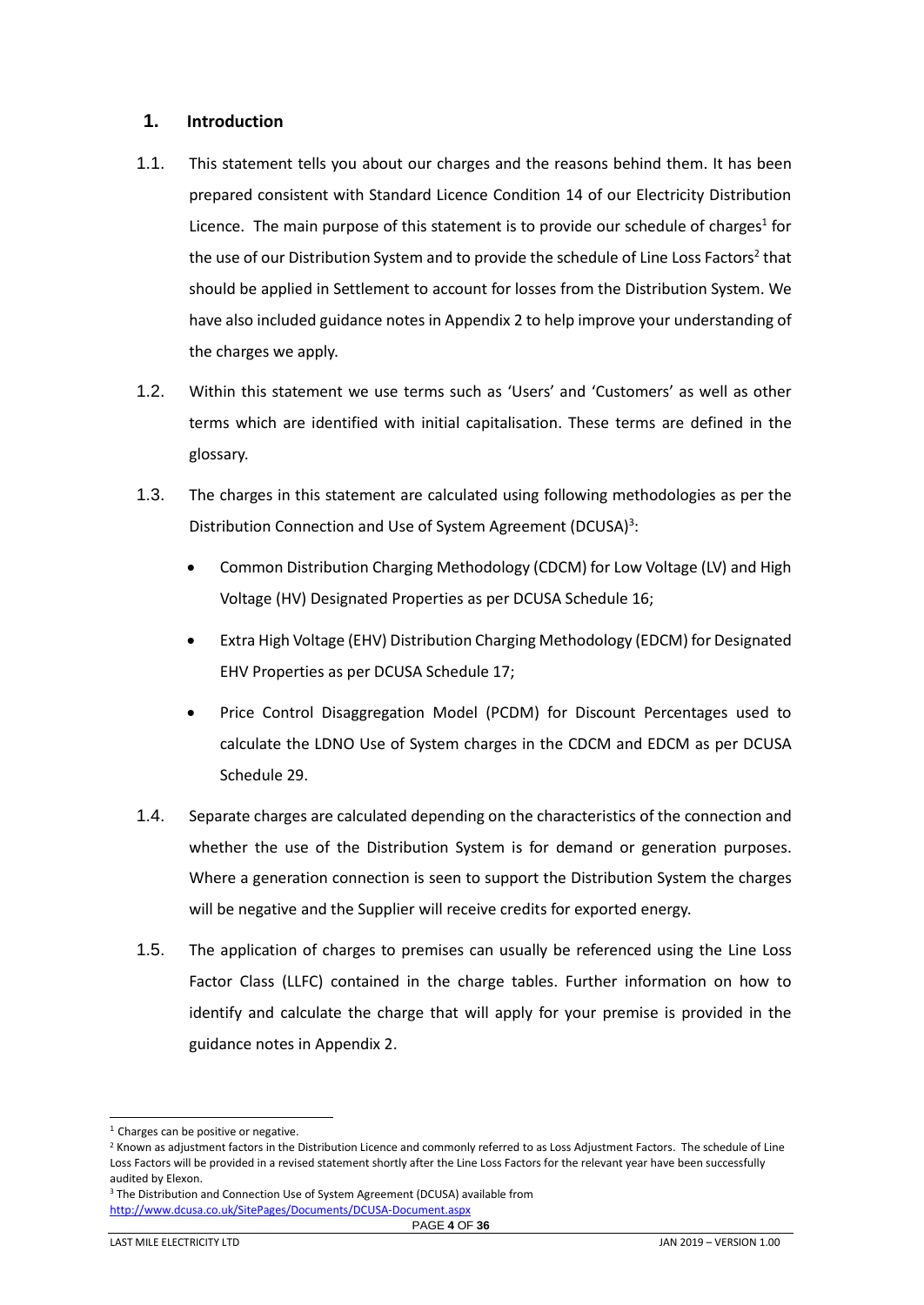- 1.6. All charges in this statement are shown **exclusive** of VAT. Invoices will include VAT at the applicable rate.
- 1.7. The annexes that form part of this statement are also available in spreadsheet format. This spreadsheet contains supplementary information used for charging purposes and a simple model to assist you to calculate charges. This spreadsheet can be downloaded fro[m https://www.lastmile-uk.com/chargingstatements.html](https://www.lastmile-uk.com/chargingstatements.html)

# <span id="page-4-0"></span>**Validity period**

- 1.8. This charging statement is valid for services provided from the effective from date stated on the front of the statement and remains valid until updated by a revised version or superseded by a statement with a later effective date.
- 1.9. When using this charging statement, care should be taken to ensure that the relevant statement or statements covering the period that is of interest are used.
- 1.10. Notice of any revision to the statement will be provided to Users of our Distribution System. The latest statements can be downloaded from [https://www.lastmile](https://www.lastmile-uk.com/chargingstatements.html)[uk.com/chargingstatements.html](https://www.lastmile-uk.com/chargingstatements.html)

# <span id="page-4-1"></span>**Contact details**

1.11. If you have any questions about this statement please contact us at this address:

Commercial Manager Last Mile Electricity Ltd Fenick House Lister Way Hamilton Technology Park Glasgow G72 0FT Email[: electricityinfo@lastmile-uk.com](mailto:electricityinfo@lastmile-uk.com) Telephone: 03300 587 452

<span id="page-4-2"></span>1.12. All enquiries regarding Connection Agreements and changes to maximum capacities

should be addressed to:

Electrical Network Manager Last Mile Electricity Ltd Fenick House Lister Way Hamilton Technology Park Glasgow G72 0FT Email[: agreements@lastmile-uk.com](mailto:agreements@lastmile-uk.com) Telephone: 03300 587 452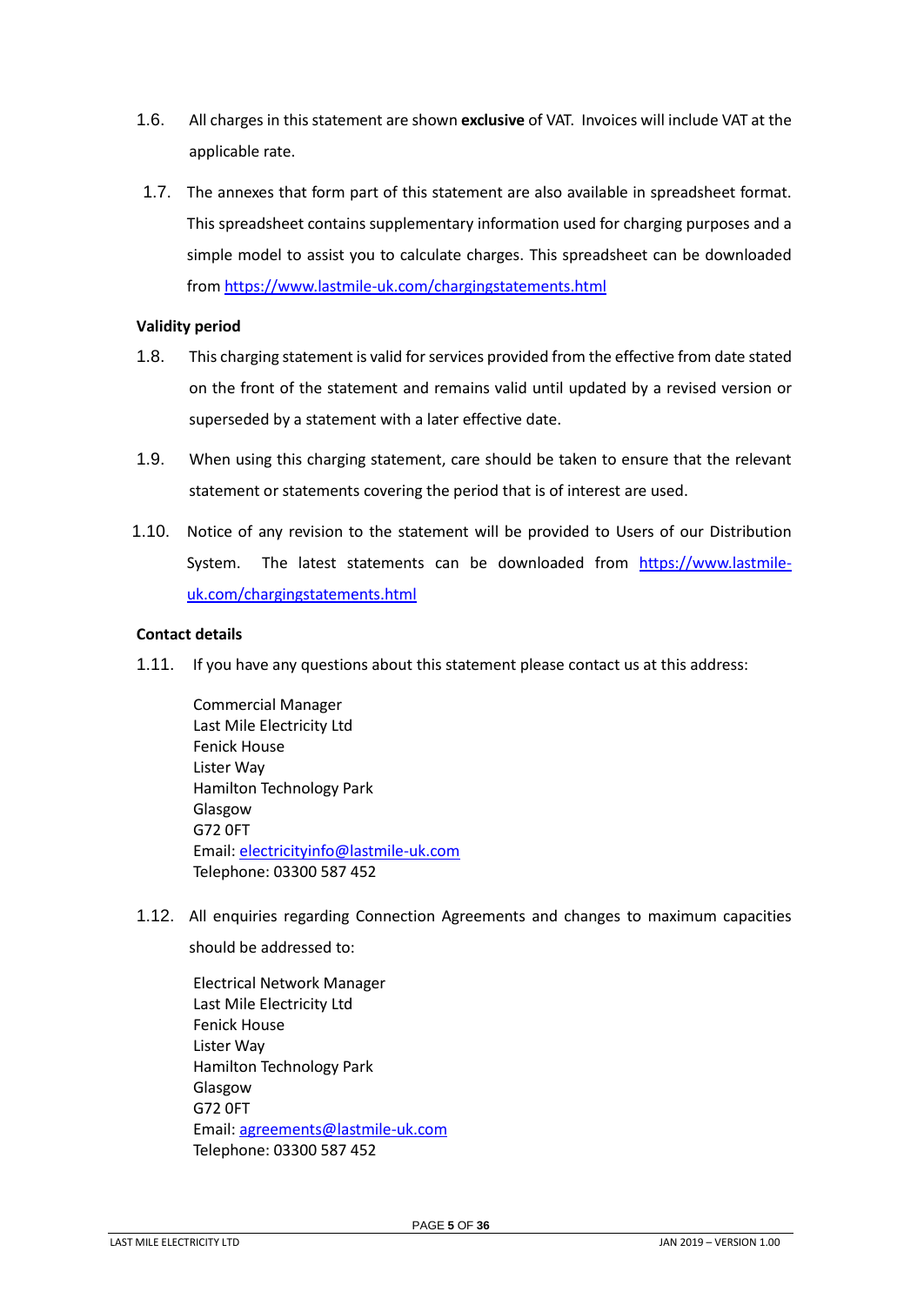1.13. For all other queries please contact our general enquiries telephone number: 03300 587 452; lines are open 08.30 - 17.00 Monday to Thursday, and 08.30 – 16.00 on Friday.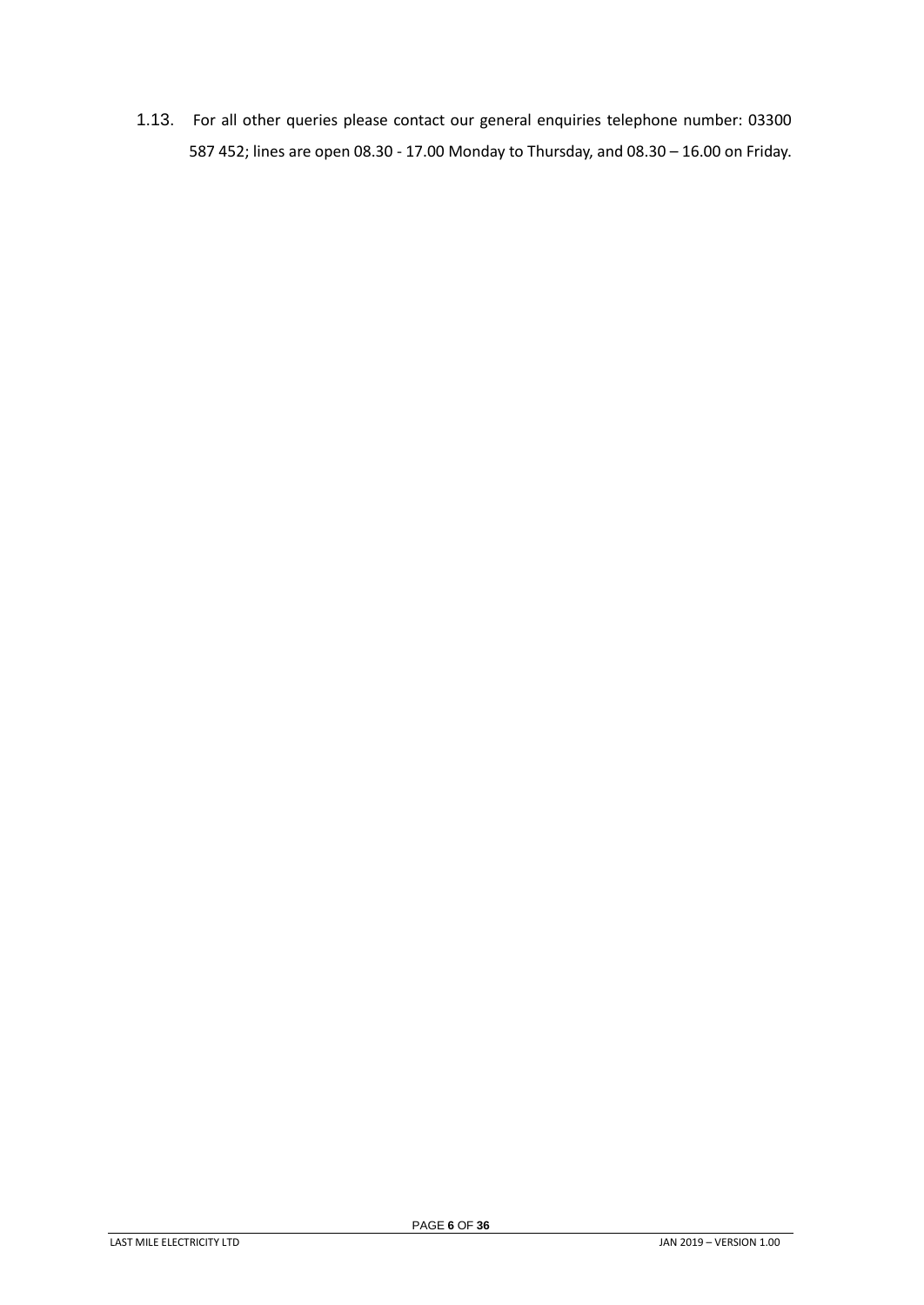# <span id="page-6-0"></span>**2. Charge application and definitions**

2.1. The following section details how the charges in this statement are applied and billed to Users of our Distribution System.

# **The supercustomer and site-specific billing approaches**

- 2.2. We utilise two billing approaches depending on the type of metering data received:
	- (a) The 'Supercustomer' approach for Customers for whom we receive aggregated consumption data through Settlement; and
	- (b) The 'Site-specific' approach is for Customers for whom we receive site-specific consumption data through Settlement.
- 2.3. We receive aggregated consumption data through Settlement for:
	- (a) Domestic and non-domestic Customers for whom Non-Half Hourly (NHH) metering data is used in Settlement (i.e. Customers with MPANs which are registered to Measurement Class A);
	- (b) Customer which are unmetered and are not settled pseudo Half Hourly (HH) metered (i.e. Customers with MPANs which are registered to Measurement Class B);
	- (c) Domestic Customers for whom HH metering data is used in Settlement (i.e. Customers with MPANs which are registered to Measurement Class F); and
	- (d) Non-domestic Customers for whom HH metering is data used in Settlement and which have whole current (WC) metering (i.e. Customers with MPANs which are registered to Measurement Class G).
- 2.4. We receive site specific consumption data through Settlement for:
	- (a) Non-domestic Customers for whom HH metering data is used in Settlement and which have current transformer (CT) metering (i.e. Customers with MPANs which are registered to Measurement Class C or E); and
	- (b) Customers which are unmetered and settled as pseudo HH metered (i.e. Customers with MPANs which are registered to Measurement Class D).

#### <span id="page-6-1"></span>**Supercustomer billing and payment**

2.5. The Supercustomer approach makes use of aggregated data obtained from Suppliers using the 'Aggregated Distribution Use of System (DUoS) Report' data flow.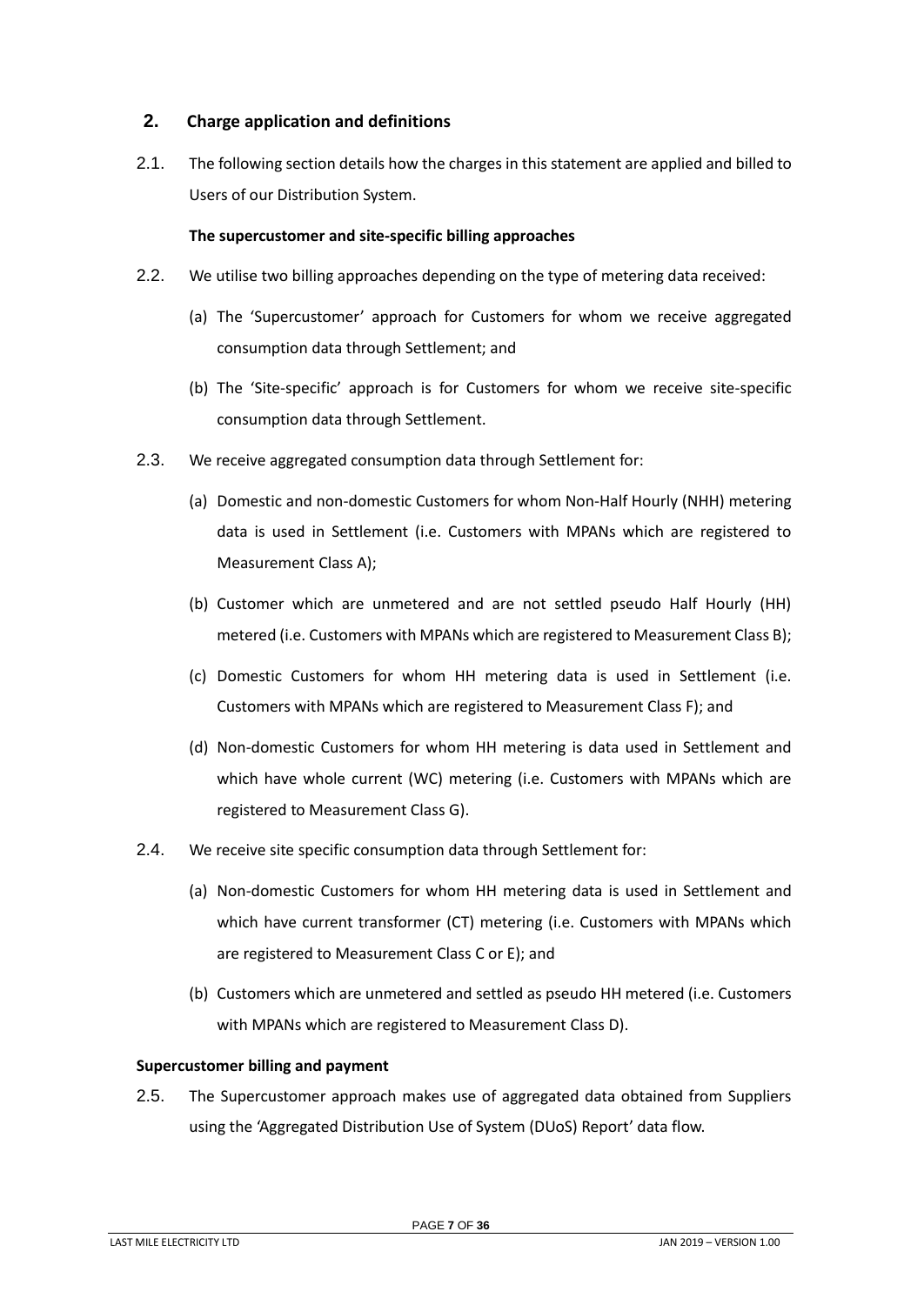- 2.6. Invoices are calculated on a periodic basis and sent to each User for whom we transport electricity through our Distribution System. Invoices are reconciled over a period of approximately 14 months to reflect later and more accurate consumption figures.
- 2.7. The charges are applied on the basis of the LLFC assigned to the MPAN, and the units consumed within the time periods specified in this statement. These time periods may not necessarily be the same as those indicated by the Time Pattern Regimes (TPRs) assigned to the Standard Settlement Configuration (SSC). All LLFCs are assigned at our sole discretion, based on the tariff application rules set out in the appropriate charging methodology or elsewhere in this statement. Please refer to the section 'Incorrectly allocated charges' If you believe the allocated LLFC or tariff is incorrect.

#### **Supercustomer charges**

- 2.8. Supercustomer charges include the following components:
	- a fixed charge, pence/MPAN/day; there will be only one fixed charge applied to each MPAN; and
	- unit charges, pence/kilowatt-hour (kWh); three unit charges will apply depending on the time of day and the type of tariff for which the MPAN is registered.
- 2.9. Users who wish to supply electricity to Customers for whom we received aggregated data through Settlement (see paragraph 2.3) will be allocated the relevant charge structure set out in Annex 1.
- 2.10. Identification of the appropriate charge can be made by cross-reference to the LLFC.
- 2.11. Valid Settlement Profile Class (PC) / Standard Settlement Configuration (SSC) / Meter Timeswitch Code (MTC) combinations for LLFCs where the Metering System is Measurement Class A or B are detailed in Market Domain Data (MDD).
- 2.12. Where an MPAN has an invalid Settlement combination, the 'Domestic Aggregated' fixed and unit charges will be applied as default until the invalid combination is corrected. Where there are multiple SSC/TPR combinations, the default 'Domestic Aggregated' fixed and unit charges will be applied for each invalid SSC/TPR combination.
- 2.13. The 'Domestic Aggregated (related MPAN)' and 'Non-Domestic Aggregated (related MPAN)' charges are supplementary to their respective primary MPAN charge.

#### <span id="page-7-0"></span>**Site-specific billing and payment**

2.14. The site-specific billing and payment approach makes use of HH metering data at premises level received through Settlement.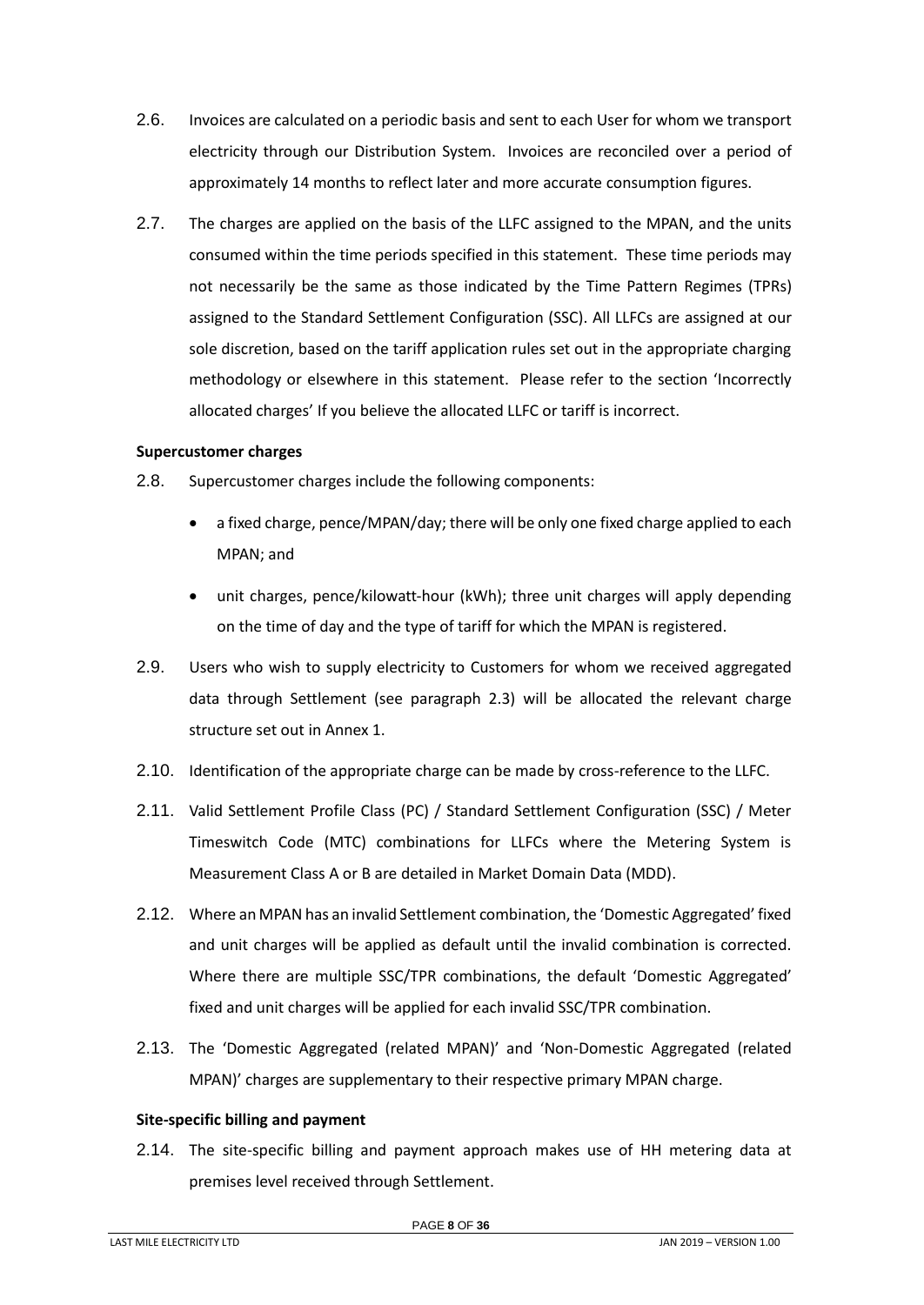- 2.15. Invoices are calculated on a periodic basis and sent to each User for whom we transport electricity through our Distribution System. Where an account is based on estimated data, the account shall be subject to any adjustment that may be necessary following the receipt of actual data from the User.
- 2.16. The charges are applied on the basis of the LLFCs assigned to the MPAN (or the (MSID) for Central Volume Allocation (CVA) sites), and the units consumed within the time periods specified in this statement.
- 2.17. All LLFCs are assigned at our sole discretion, based on the tariff application rules set out in the appropriate charging methodology or elsewhere in this statement. Please refer to section 'Incorrectly Allocated Charges' if you believe the allocated LLFC or tariff is incorrect. Where an incorrectly applied LLFC is identified, we may at our sole discretion apply the correct LLFC and/or charges.

#### **Site-specific billed charges**

- 2.18. Site-specific billed charges for LV and HV Designated Properties may include the following components:
	- a fixed charge, pence/MPAN/day or pence/MSID/day;
	- a capacity charge, pence/kilovolt-ampere(kVA)/day, for Maximum Import Capacity (MIC) and/or Maximum Export Capacity (MEC);
	- an excess capacity charge, pence/kVA/day, if a site exceeds its MIC and/or MEC;
	- three unit charges, pence/kWh, depending on the time of day and the type of tariff for which the MPAN is registred;

and

- a reactive power charge, pence/kilovolt-ampere reactive hour(kVArh), for each unit in excess of the reactive charge threshold.
- 2.19. Users who wish to supply electricity to Customers for whom we receive site-specific data through Settlement (see paragraph 2.4) will be allocated the relevant charge structure dependent upon the voltage and location of the Metering Point.
- 2.20. Fixed charges are generally levied on a pence per MPAN/MSID per day basis.
- 2.21. LV and HV Designated Properties will be charged in accordance with the CDCM and allocated the relevant charge structure set out in Annex 1.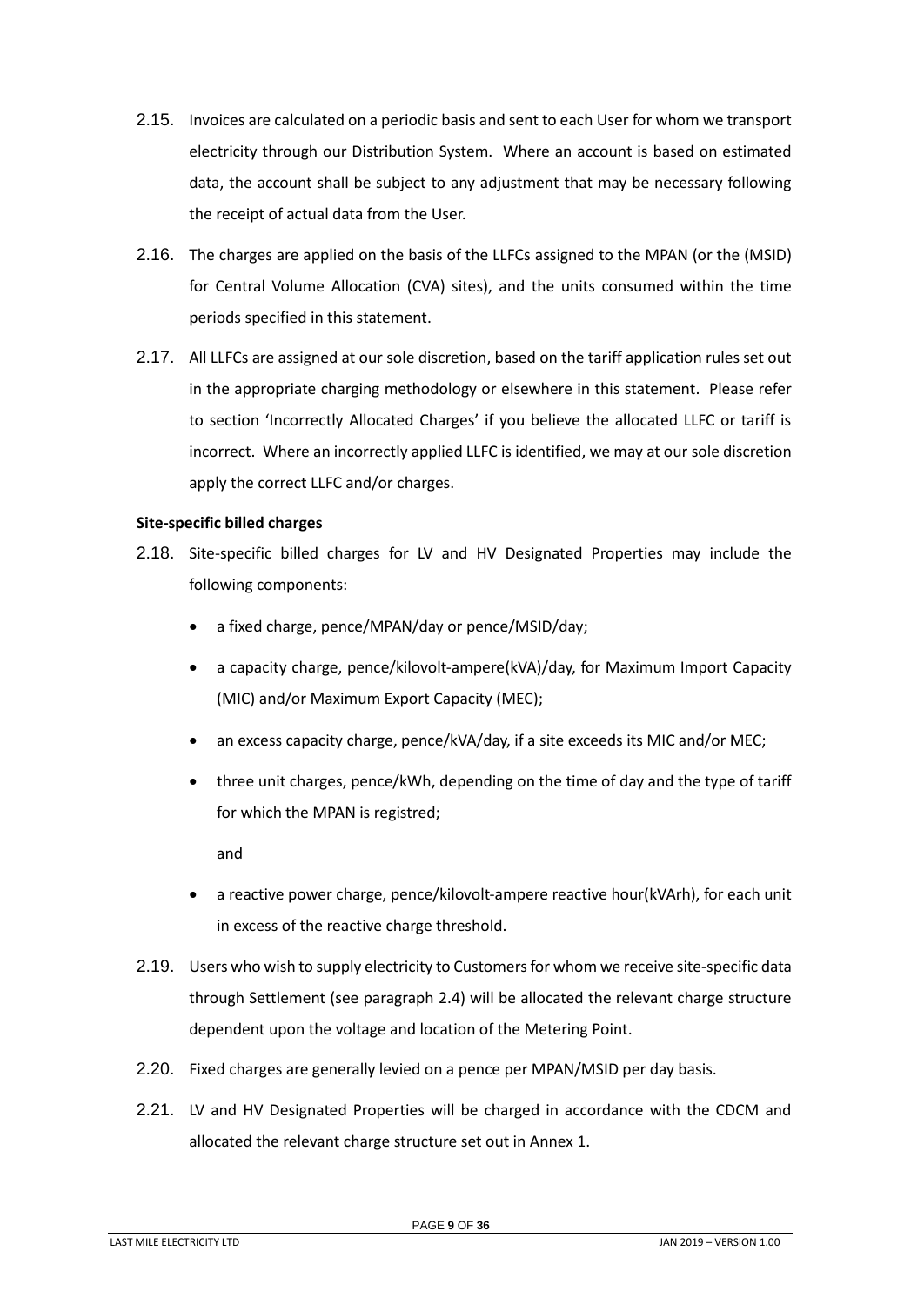- 2.22. Designated EHV Properties will be charged in accordance with the EDCM and allocated the relevant charge structure set out in Annex 2.
- 2.23. Where LV and HV Designated Properties or Designated EHV Properties have more than one point of connection (as identified in the Connection Agreement) then separate charges will be applied to each point of connection.

#### **Time periods**

- 2.24. The time periods for the application of unit charges to metered LV and HV Designated Properties are detailed in Annex 1. We have not issued a notice to change the time bands.
- 2.25. The time periods for the application of unit charges to Unmetered Supply Exit Points that are detailed in Annex 1. We have not issued a notice to change the time bands.
- 2.26. The time periods for the application of unit charges to Designated EHV Properties are detailed in Annex 2. We have not issued a notice to change the time bands.

#### **Application of capacity charges**

2.27. The following sections explain the application of capacity charges and exceeded capacity charges.

#### **Chargeable capacity**

- 2.28. The chargeable capacity is, for each billing period, the MIC/MEC, as detailed below.
- 2.29. The MIC/MEC will be agreed with us at the time of connection or pursuant to a later change in requirements. Following such an agreement (be it at the time of connection or later) no reduction in MIC/MEC will be allowed for a 12 month period.
- 2.30. Reductions to the MIC/MEC may only be permitted once in a 12 month period. Where MIC/MEC is reduced the new lower level will be agreed with reference to the level of the Customer's maximum import and / or export demand respectively. The new MIC/MEC will be applied from the start of the next billing period after the date that the request was received. It should be noted that, where a new lower level is agreed, the original capacity may not be available in the future without the need for network reinforcement and associated charges.
- 2.31. In the absence of an agreement, the chargeable capacity, save for error or omission, will be based on the last MIC/MEC that we have previously agreed for the relevant premise's connection. A Customer can seek to agree or vary the MIC/MEC by contacting us using the contact details in section [0.](#page-2-0)12.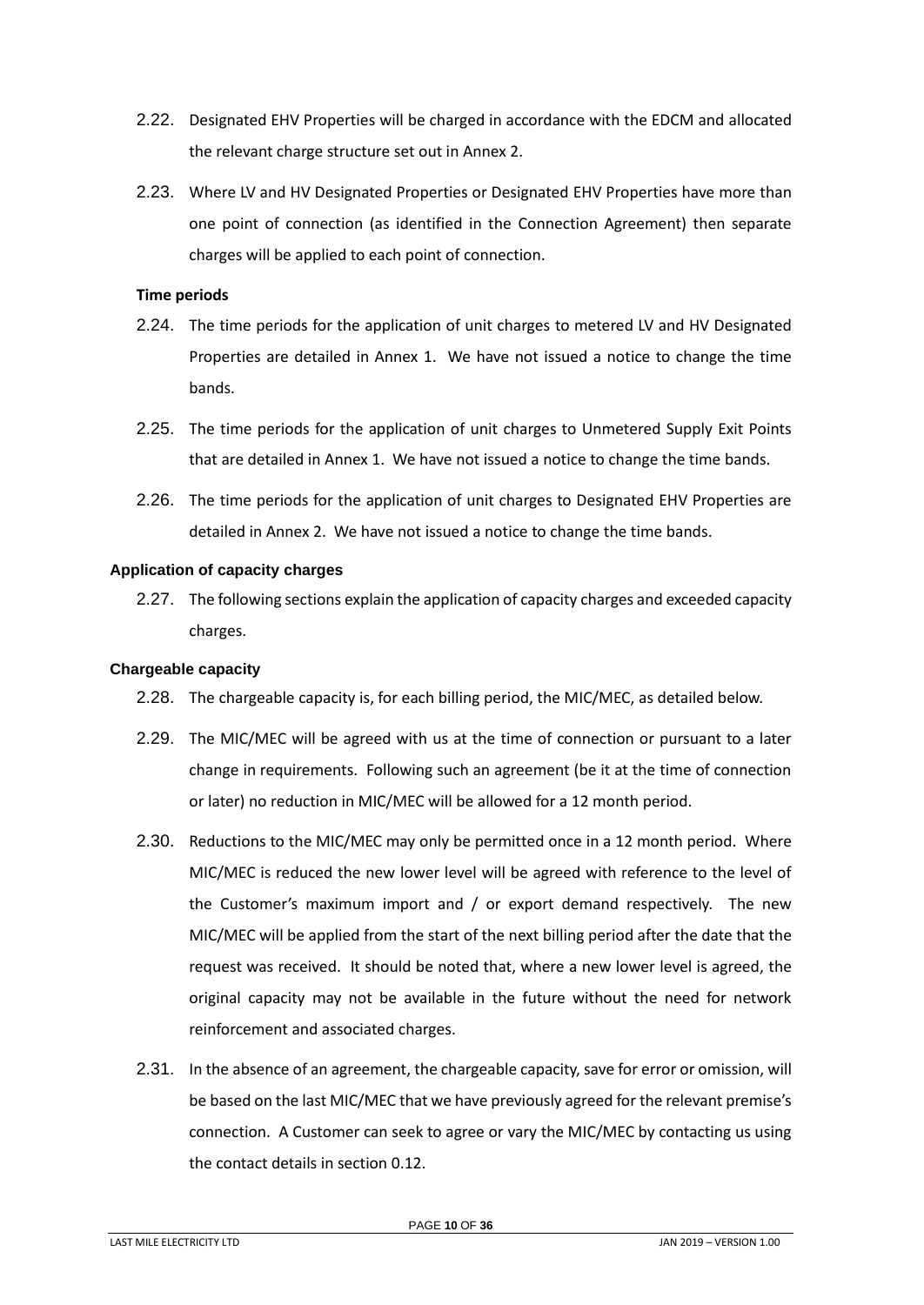## **Exceeded capacity**

2.32. Where a Customer takes additional unauthorised capacity over and above the MIC/MEC, the excess will be classed as exceeded capacity. The exceeded portion of the capacity will be charged at the excess capacity charge p/kVA/day rate, based on the difference between the MIC/MEC and the actual capacity used. This will be charged for the full duration of the billing period in which the breach occurs.

# **Demand exceeded capacity**

Demand exceeded capacity =  $max(2 \times \sqrt{A}I^2 + max(RI, RE)^2 - MIC, 0)$ 

Where:

AI = Active Import (kWh)

RI = Reactive import (kVArh)

RE = Reactive export (kVArh)

MIC = Maximum import capacity (kVA)

- 2.33. Only reactive import and reactive export values occurring at times of active import are used in the calculation. For sites which are importing and exporting in the same half hour, i.e. where active import is not equal to zero and active export is not equal to zero, use zero for reactive import and reactive export when calculating capacity taken.
- 2.34. This calculation is completed for every half hour and the maximum value from the billing period is applied.

#### **Generation exceeded capacity**

Generation exceeded capacity =  $max(2 \times \sqrt{AE^2 + max(RI, RE)^2 - MEC,0})$ 

Where:

AE = Active Export (kWh)

RI = Reactive import (kVArh)

RE = Reactive export (kVArh)

MEC = Maximum export capacity (kVA)

2.35. Only reactive import and reactive export values occurring at times of active export are used in the calculation. For sites which are importing and exporting in the same half hour, i.e. where active import is not equal to zero and active export is not equal to zero, use zero for reactive import and reactive export when calculating capacity taken.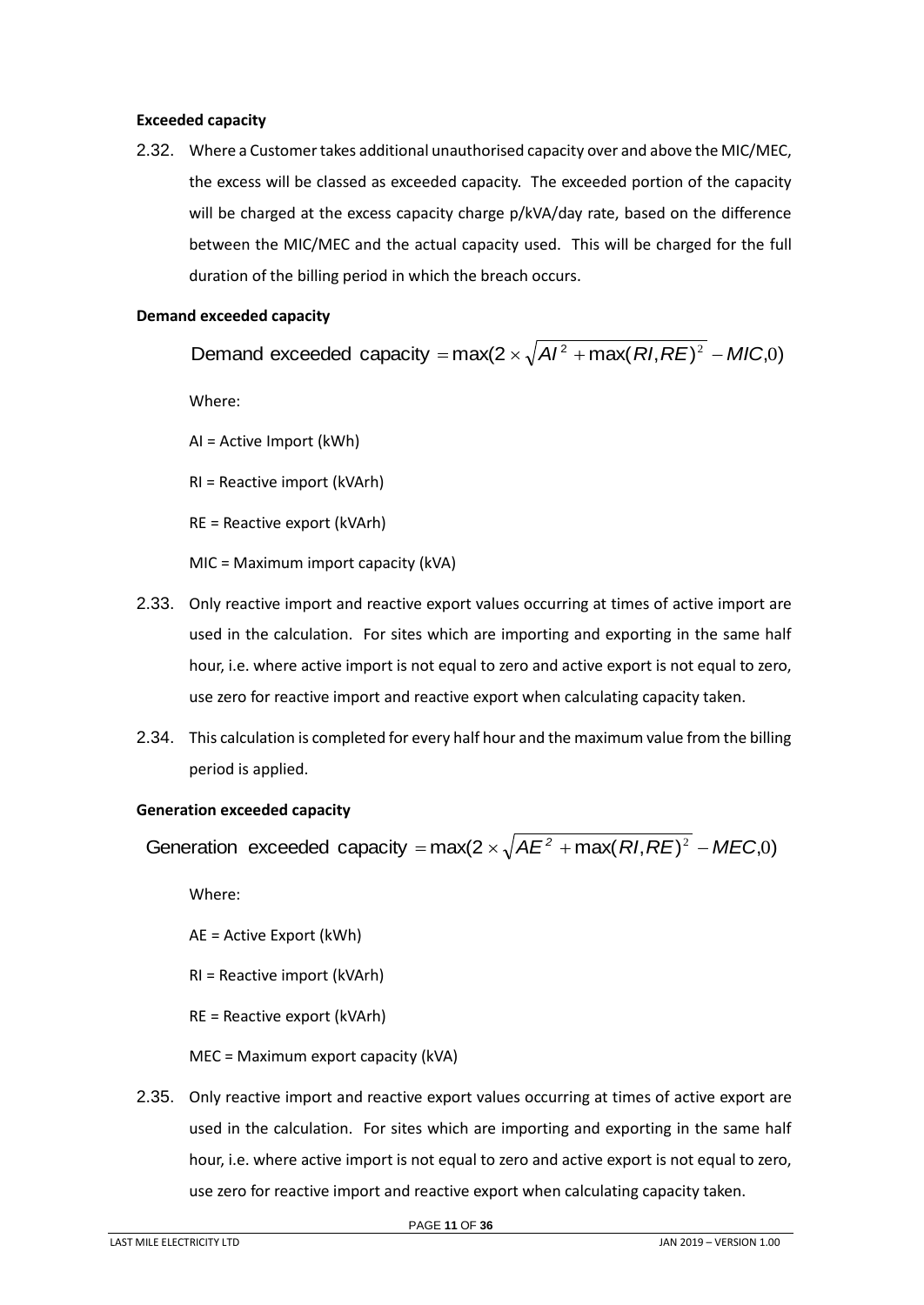2.36. This calculation is completed for every half hour and the maximum value from the billing period is applied.

## **Standby capacity for additional security on site**

2.37. Where standby capacity charges are applied, the charge will be set at the same rate as that applied to normal MIC. Should a Customer's request for additional security of supply require the provision of capacity from two different sources, we reserve the right to charge for the capacity held at each source.

#### **Minimum capacity levels**

2.38. There is no minimum capacity threshold.

# **Application of charges for excess reactive power**

- 2.39. When an individual HH metered MPAN's reactive power (measured in kVArh) at LV and HV Designated Properties exceeds 33% of its total active power (measured in kWh), in any given half hour, excess reactive power charges will apply. This threshold is equivalent to an average power factor of 0.95 during that half hour. Any reactive units in excess of the 33% threshold are charged at the rate appropriate to the particular charge.
- 2.40. Power Factor is calculated as follows:



2.41. The chargeable reactive power is calculated as follows:

#### **Demand chargeable reactive power**

d chargeable reactive power  
DemandchargeablekVArh= max
$$
\left( max(RI,RE) - \left( \sqrt{\left( \frac{1}{0.95^2} - 1 \right)} \times AI \right) 0 \right)
$$

kWh

kVArh

Where:

AI = Active import (kWh)

RI = Reactive import (kVArh)

RE = Reactive export (kVArh)

2.42. Only reactive import and reactive export values occurring at times of active import are used in the calculation. For sites which are importing and exporting in the same half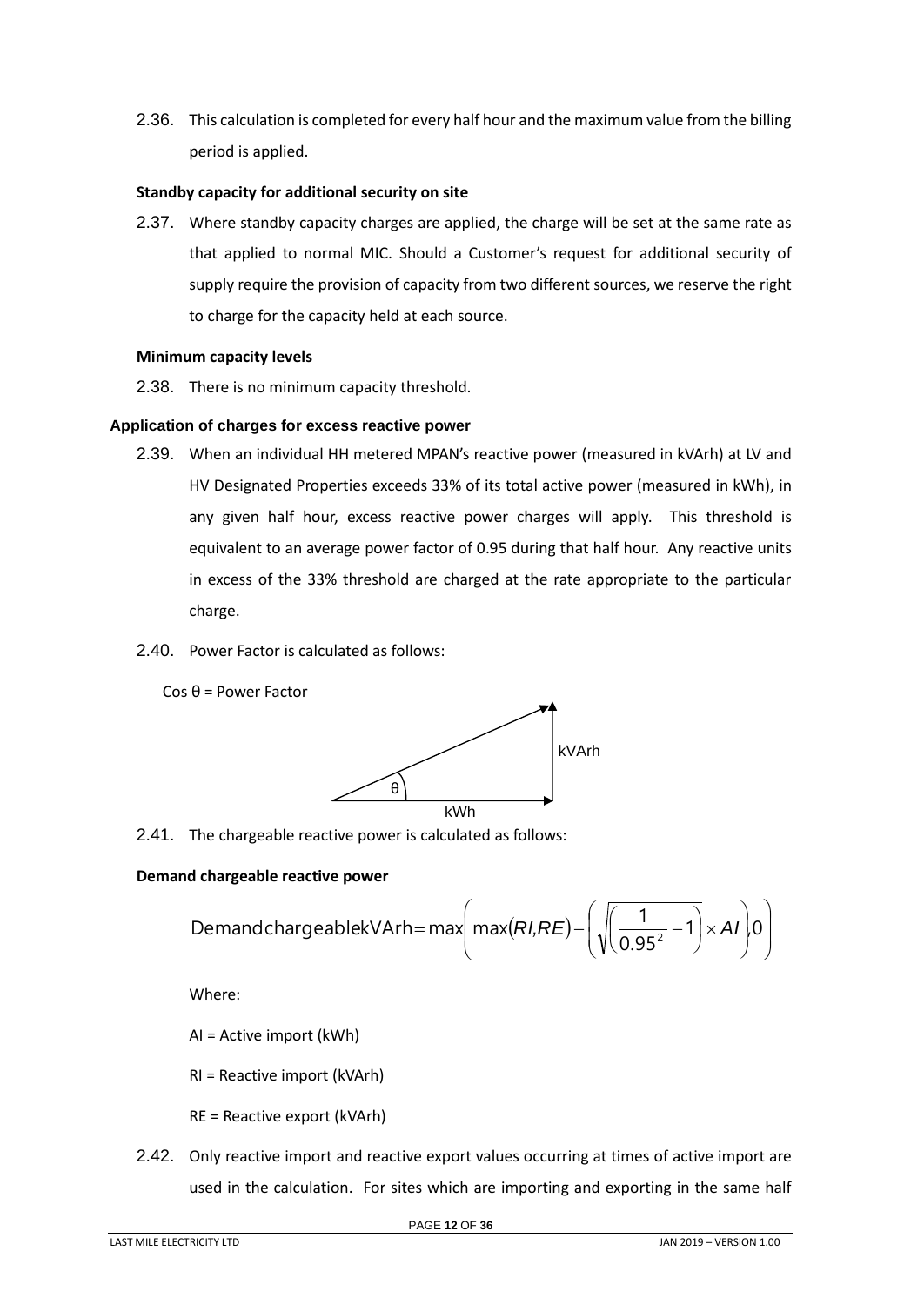hour, i.e. where active import is not equal to zero and active export is not equal to zero, no calculation for that half hour is made and the result for that half hour would be zero.

- 2.43. The square root calculation will be to two decimal places.
- 2.44. This calculation is completed for every half hour and the values summated over the billing period.

# **Generation chargeable reactive power**

Generation chargeable kVArh = max
$$
\left(\max(RI,RE) - \left(\sqrt{\frac{1}{0.95^2 - 1}} \times AE\right), 0\right)
$$

Where:

AE = Active Export (kWh)

RI = Reactive Import (kVArh)

RE = Reactive Export (kVArh)

- 2.45. Only reactive import and reactive export values occurring at times of active export are used in the calculation. For sites which are importing and exporting in the same half hour i.e where active import is not equal to zero and active export is not equal to zero, no calculation for that half hour is made and the result for that half hour would be zero.
- 2.46. The square root calculation will be to two decimal places.
- 2.47. This calculation is completed for every half hour and the values summated over the billing period.

# <span id="page-12-0"></span>**Incorrectly allocated charges**

- 2.48. It is our responsibility to apply the correct charges to each MPAN/MSID. The allocation of charges is based on the voltage of connection, import/export details including multiple MPANs, metering information and, for some tariffs, the metering location.
- 2.49. We are responsible for deciding the voltage of connection. Generally, this is determined by where the metering is located and where responsibility for the electrical equipment transfers from us to the connected Customer.
- 2.50. The Supplier determines and provides us with metering information and data to enable us to allocate charges. This metering information and data is likely to change over time if, for example, a Supplier changes an MPAN non-domestic to domestic following a change of use at the premises. When we are notified this has happened we will change the allocation of charges accordingly.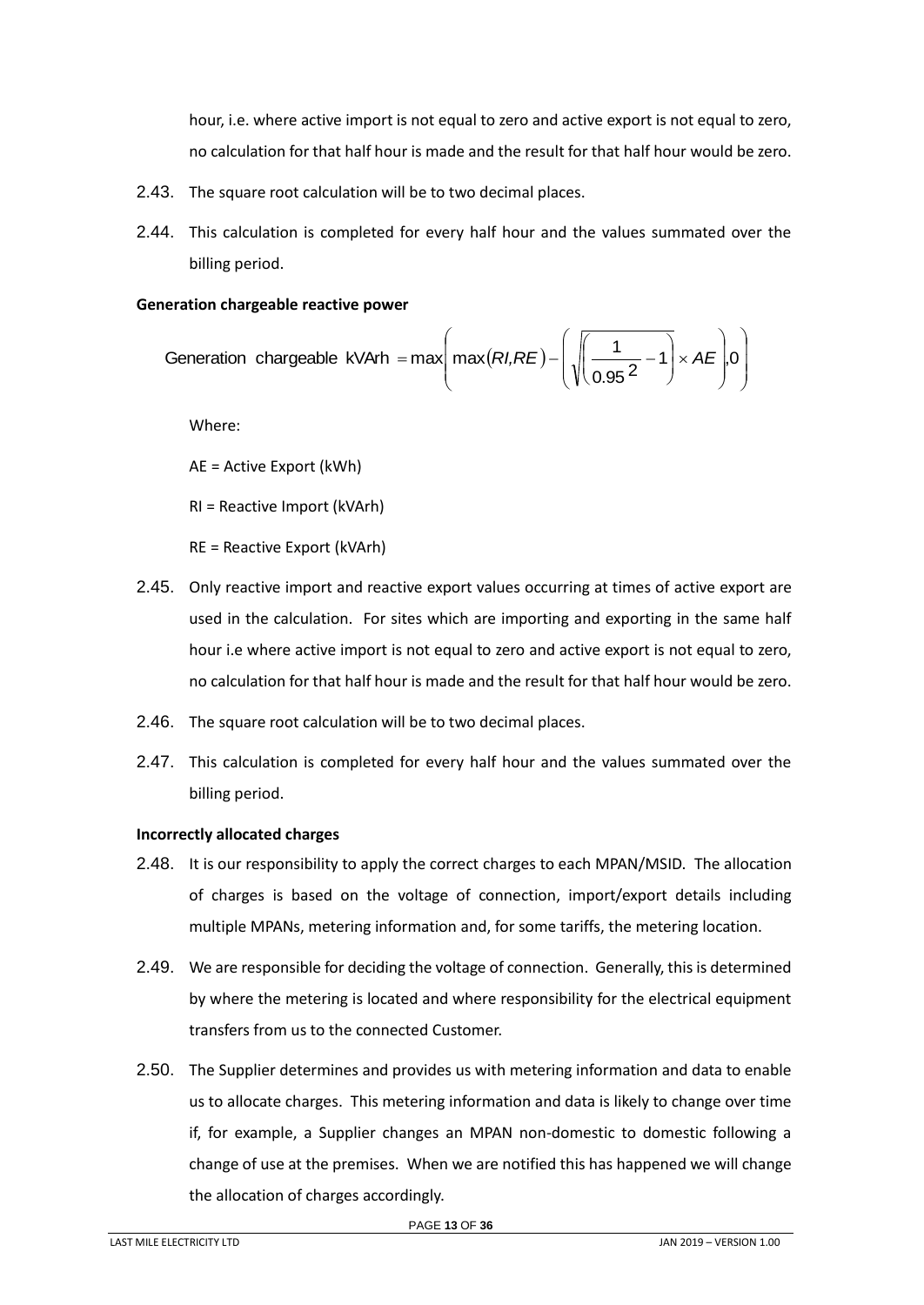- 2.51. If it has been identified that a charge may have been incorrectly allocated due to the metering information and / or data then a request for investigation should be made to the Supplier.
- 2.52. Where it has been identified that a charge may have been incorrectly allocated due to the voltage of connection, import/export details or metering location then a request to investigate the applicable charges should be made to us. Requests from persons other than the Customer or the current Supplier must be accompanied by a Letter of Authority from the Customer; the current Supplier must also acknowledge that they are aware that a request has been made. Any request must be supported by an explanation of why it is believed that the current charge should be changed, along with supporting information, including, where appropriate photographs of metering positions or system diagrams. Any request to correct the current charge that also includes a request for backdating must include justification as to why it is considered appropriate to backdate the change.
- 2.53. An administration charge (covering our reasonable costs) may be made if a technical assessment or site visit is required, but we will not apply any charge where we agree to the change request.
- 2.54. Where we agree that the current LLFC/charge should be changed, we will then allocate the appropriate set of charges for the connection. Any adjustment will be applied from the date of the request, back to the date of the incorrect allocation or; up to the maximum period specified by the Limitation Act (1980) in England and Wales, which covers a six year period from the date of request, and the Prescription and Limitation (Scotland) Act 1973, which covers a five year period from the date of request; whichever is the shorter.
- 2.55. Any credit or additional charge will be issued to the relevant Supplier(s) who were effective during the period of change.
- 2.56. Should we reject the request (as per paragraph 2.56) a justification will be provided to the requesting party. We shall not unreasonably withhold or delay any decision on a request to change the charges applied and would expect to confirm our position within three months from the date of request.

#### <span id="page-13-0"></span>**Generation charges for pre-2005 designated EHV properties**

PAGE **14** OF **36** 2.57. Designated EHV Properties that were connected to the Distribution System under a pre-2005 connection charging policy are eligible for exemption from Use of System (UoS) charges for generation unless one of the following criteria has been met: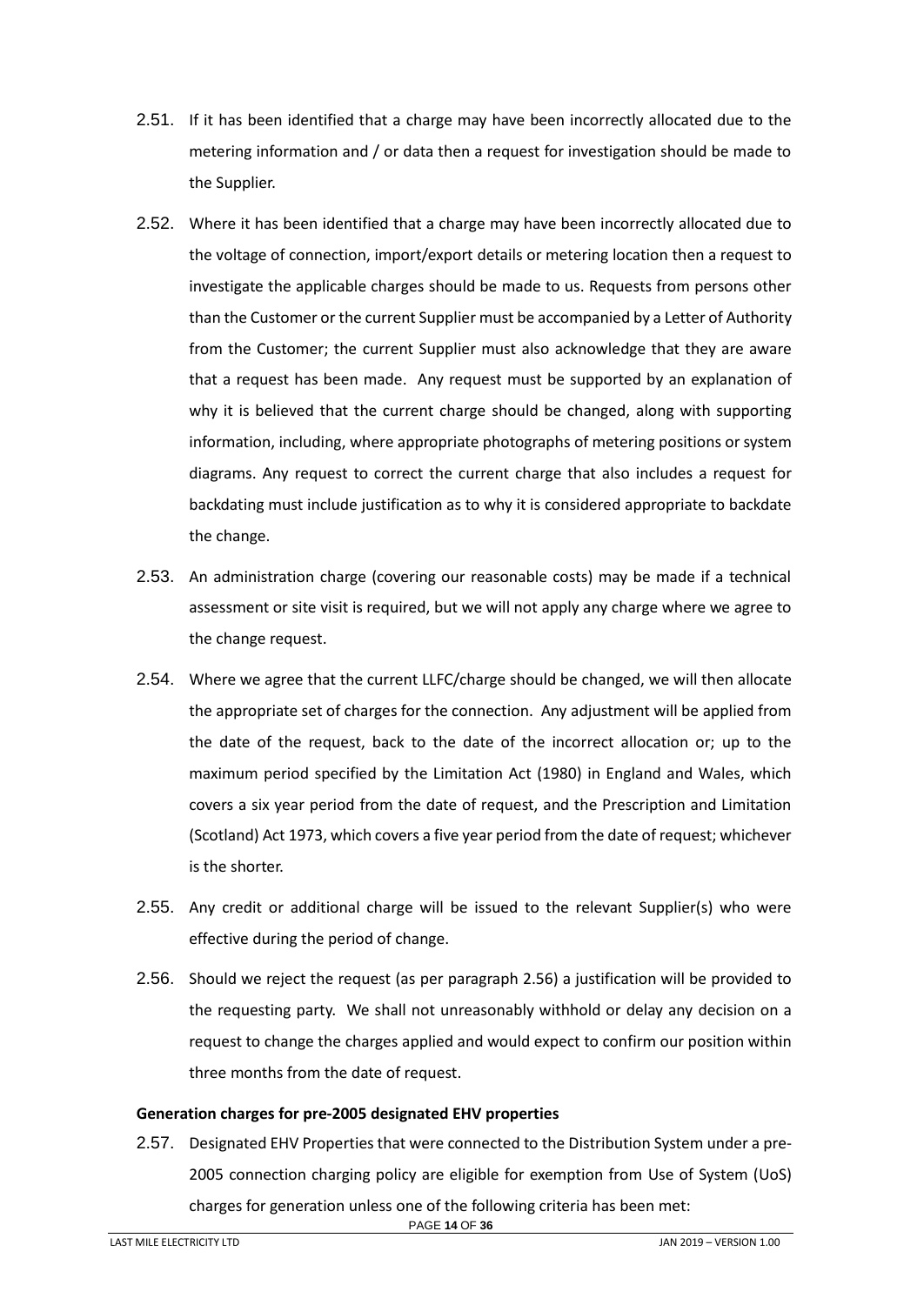- 25 years have passed since their first energisation/connection date (i.e. Designated EHV Properties with Connection Agreements dated prior to 1st April 2005, and for which 25 years has passed since their first energisation/connection date will receive UoS charges for generation from the next charging year following the expiry of their 25 years exemption, (starting 1st April), or
- the person responsible for the Designated EHV Property has provided notice to us that they wish to opt in to UoS charges for generation.

If a notice to opt in has been provided there will be no further opportunity to opt out.

2.58. Furthermore, if an exempt customer makes an alteration to its export requirement then the Customer may be eligible to be charged for the additional capacity required or energy imported or exported. For example, where a generator increases its export capacity the incremental increase in export capacity will attract UoS charges as with other non-exempt generators.

#### <span id="page-14-0"></span>**Provision of billing data**

- 2.59. Where HH metering data is required for UoS charging and this is not provided in accordance with the BSC or DCUSA, such metering data shall be provided to us by the User of the system in respect of each calendar month within five working days of the end of that calendar month.
- 2.60. The metering data shall identify the amount of energy conveyed across the Metering System in each half hour of each day and shall separately identify active and reactive import and export. Metering data provided to us shall be consistent with that received through the metering equipment installed.
- 2.61. Metering data shall be provided in an electronic format specified by us from time to time and, in the absence of such specification, metering data shall be provided in a commaseparated text file in the format of Master Registration Agreement (MRA) data flow D0036<sup>4</sup> (as agreed with us). The data shall be emailed to [electricityinfo@lastmile](mailto:electricityinfo@energetics-uk.com)[uk.com.](mailto:electricityinfo@energetics-uk.com)
- 2.62. We require details of reactive power imported or exported to be provided for all Measurement Class C and E sites. It is also required for CVA sites and Exempt Distribution Network boundaries with difference metering. We reserve the right to levy a charge on

<sup>4</sup> MRA Data Transfer Catalogue available from https://dtc.mrasco.com/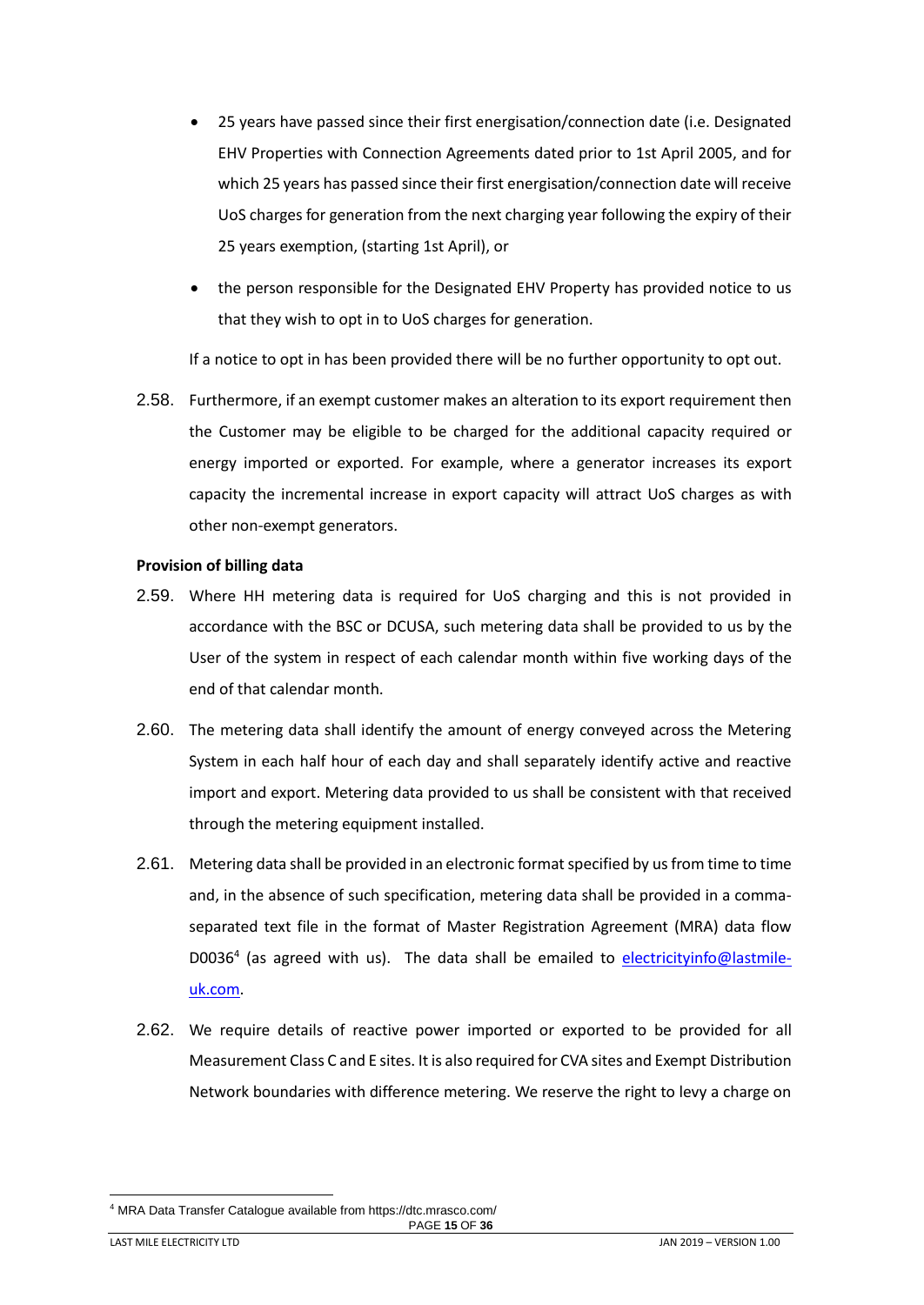Users who fail to provide such reactive data. In order to estimate missing reactive data, a power factor of 0.9 lag will be applied to the active consumption in any half hour.

#### <span id="page-15-0"></span>**Out of area use of system charges**

2.63. Last Mile Electricity do not have a Distribution Service Area.

#### <span id="page-15-1"></span>**Licensed distribution network operator charges**

- 2.64. Licensed Distribution Network Operator (LDNO) charges are applied to LDNOs who operate Embedded Networks on our distribution systems.
- 2.65. The charge structure for LV and HV Designated Properties embedded in networks operated by LDNOs will mirror the structure of the 'All-the-way' Charge and is dependent upon the voltage of connection of each embedded network to the host DNO's network. The relevant charge structures are set out in Annex 4.
- 2.66. Where an NHH metered MPAN has an invalid Settlement combination, the 'LDNO LV: Domestic Unrestricted' fixed and unit charges will be applied as default until the invalid combination is corrected. Where there are multiple SSC/TPR combinations, the default 'LDNO LV: Domestic Unrestricted' fixed and unit charges will be applied for each invalid SSC/TPR combination.
- 2.67. The charge structure for Designated EHV Properties embedded in networks operated by LDNOs will be calculated individually using the EDCM. The relevant charge structures are set out in Annex 2.
- 2.68. For Nested Networks the relevant charging principles set out in DCUSA Schedule 21 will apply.

#### <span id="page-15-2"></span>**Licence exempt distribution networks**

- 2.69. The Electricity and Gas (Internal Market) Regulations 2011<sup>5</sup> introduced new obligations on owners of licence exempt distribution networks (sometimes called private networks) including a duty to facilitate access to electricity and gas suppliers for Customers within those networks.
- 2.70. When Customers (both domestic and commercial) are located within a licence exempt distribution network and require the ability to choose their own Supplier this is called 'third party access'. These embedded Customers will require an MPAN so that they can have their electricity supplied by a Supplier of their choice.

PAGE **16** OF **36** <sup>5</sup> The Electricity and Gas (Internal Market) Regulations 2011 available from http:/www.legislation.gov.uk/uksi/2011/2704/contents/made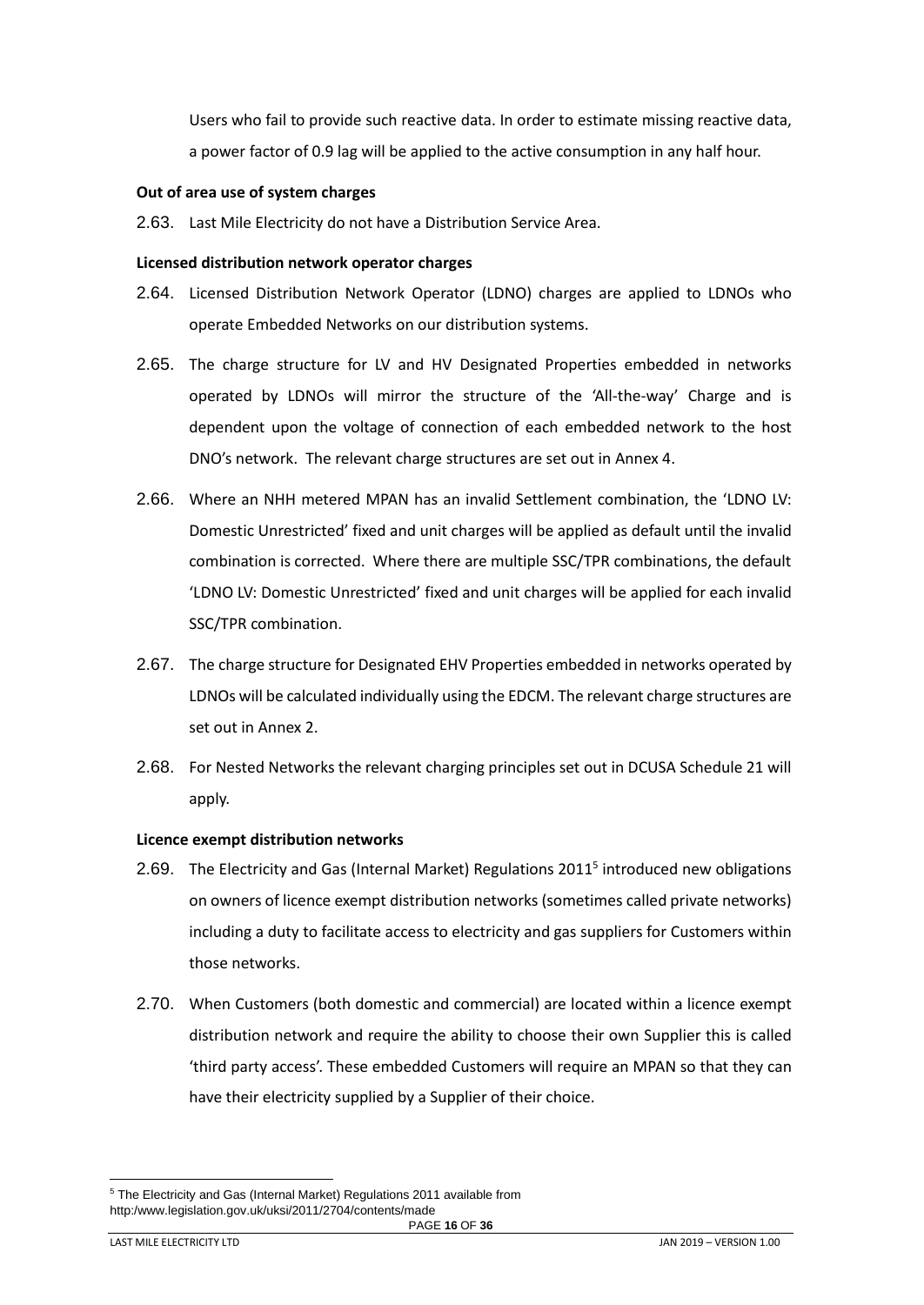2.71. Licence exempt distribution networks owners can provide third party access using either full settlement metering or the difference metering approach.

## **Full settlement metering**

- 2.72. This is where a licence exempt distribution network is set up so that each embedded installation has an MPAN and Metering System and therefore all customers purchase electricity from their chosen Supplier. In this case there are no Settlement Metering Systems at the boundary between the licensed Distribution System and the exempt distribution network.
- 2.73. In this approach our UoS charges will be applied to each MPAN.

# **Difference metering**

2.74. This is where one or more, but not all, Customers on a licence exempt distribution network choose their own Supplier for electricity supply to their premises. Under this approach, the Customers requiring third party access on the licence exempt distribution network will have their own MPAN and must have a HH Metering System.

# **Gross settlement**

- 2.75. Where one of our MPANs (prefix 26) is embedded within a licence exempt distribution network connected to our Distribution System, and difference metering is in place for Settlement purposes and we receive gross measurement data for the boundary MPAN, we will continue to charge the boundary MPAN Supplier for use of our Distribution System. No charges will be levied by us directly to the Customer or Supplier of the embedded MPAN(s) connected within the licence exempt distribution network.
- 2.76. We require that gross metered data for the boundary of the connection is provided to us. Until a new industry data flow is introduced for the sending of such gross data, gross metered data shall:
	- be provided in a text file in the format of the D0036 MRA data flow;
	- the text file shall be emailed to [electricityinfo@lastmile-uk.com;](mailto:electricityinfo@energetics-uk.com)
	- the title of the email should also contain the phrase "gross data for difference metered private network", and contain the metering reference specified by us in place of the Settlement MPAN; and
	- the text filename shall be formed of the metering reference specified by us followed by a hyphen and followed by a timestamp in the format YYYYMMDDHHMMSS and followed by ".txt".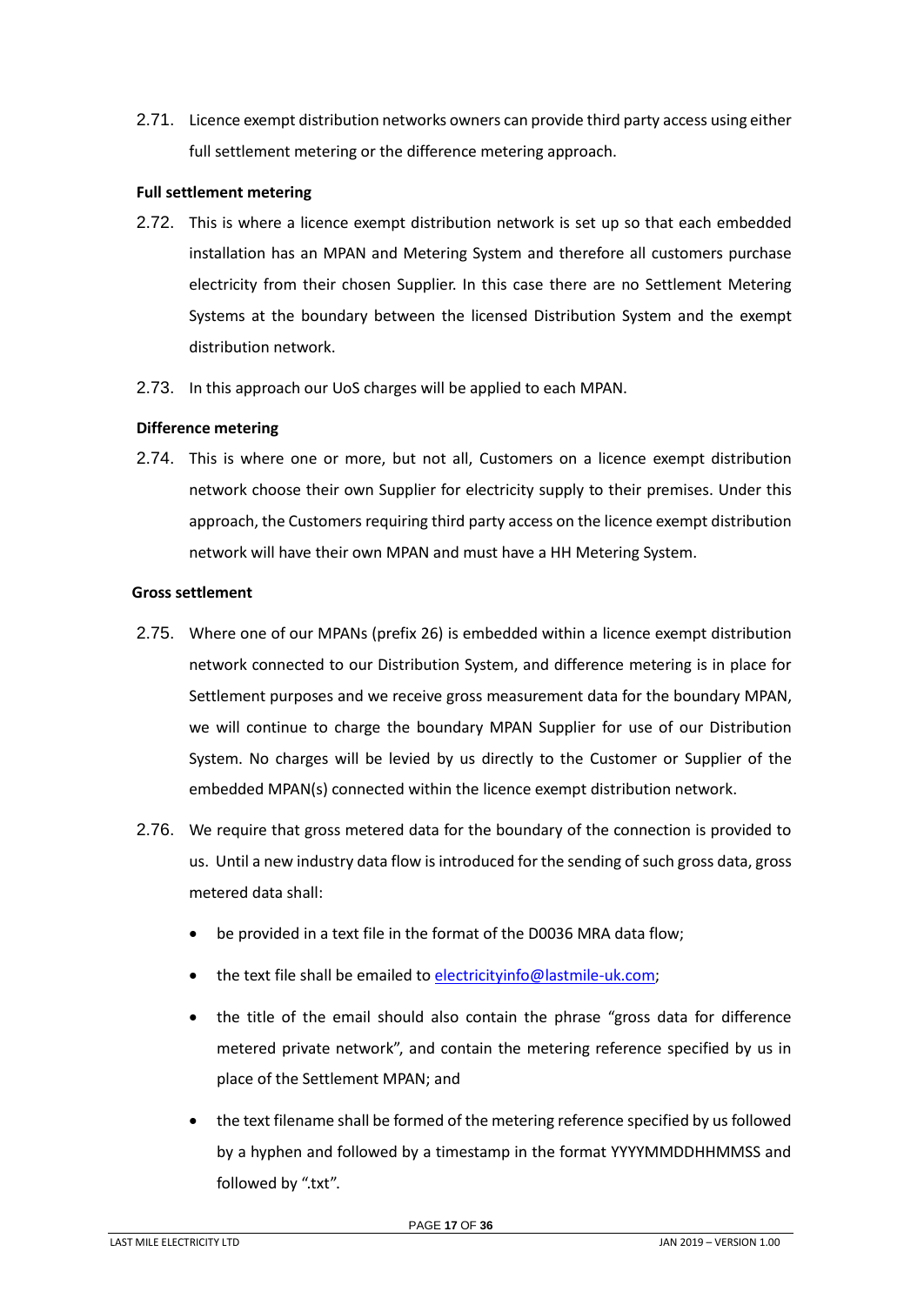2.77. For the avoidance of doubt, the reduced difference metered measurement data for the boundary connection that is to enter Settlement should continue to be sent using the Settlement MPAN.

## **Net Settlement**

2.78. Where one of our MPANs (prefix 26) is embedded within a licence exempt distribution network connected to one of our Distribution Systems, and difference metering is in place for Settlement purposes, and we do **not** receive gross measurement data for the boundary MPAN, we will charge the boundary MPAN Supplier based on the net measurement for use of our Distribution System. Charges will also be levied directly to the Supplier of the embedded MPAN(s) connected within the licence exempt distribution network based on the actual data received.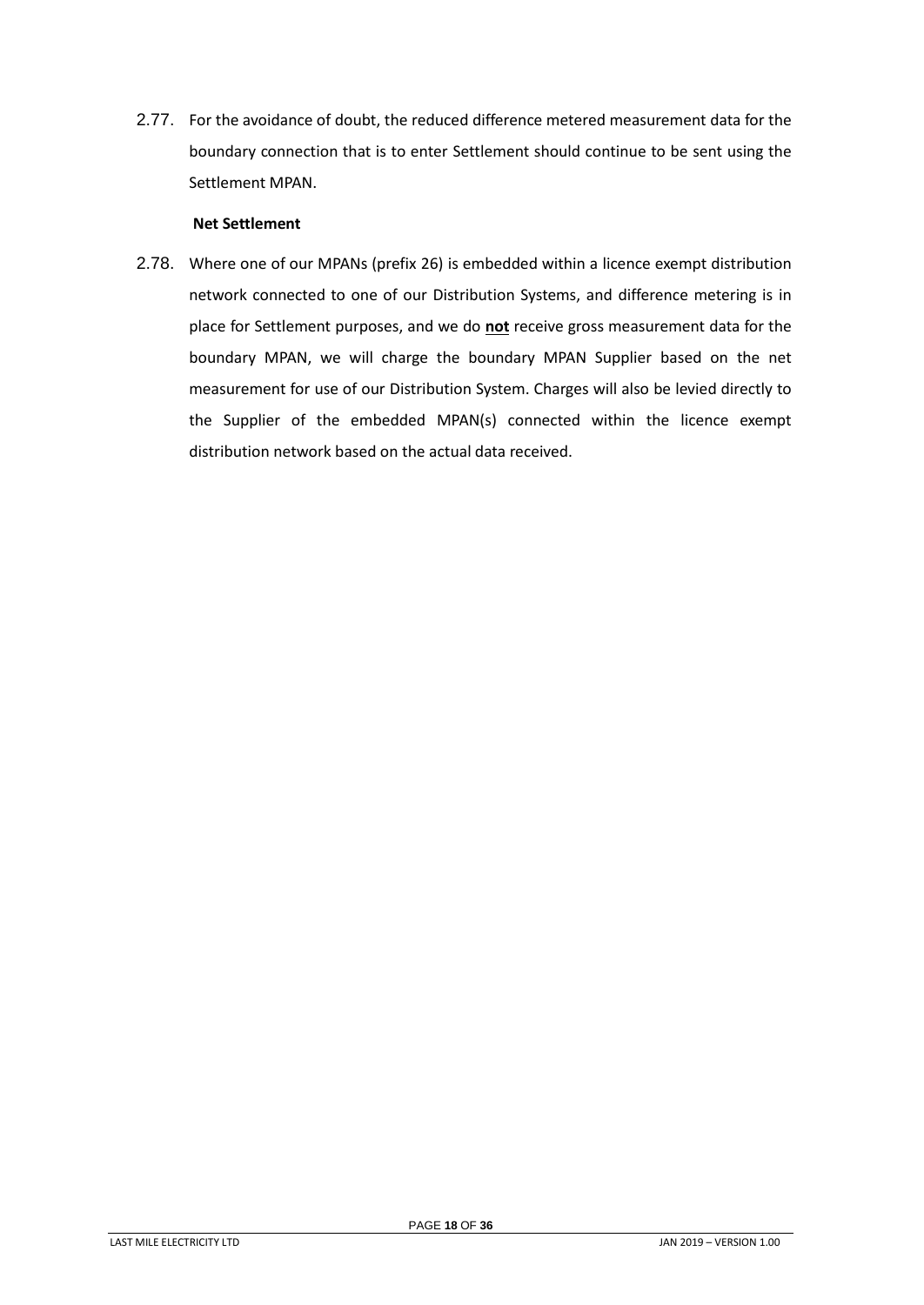# <span id="page-18-0"></span>**3. Schedule of charges for use of the distribution system**

- 3.1. Tables listing the charges for use of our Distribution System are published in the annexes to this document.
- 3.2. These charges are also listed in a spreadsheet which is published with this statement and can be downloaded from [www.lastmile-uk.com](http://www.lastmile-uk.com/)
- 3.3. Annex 1 contains charges applied to LV and HV Designated Properties.
- 3.4. Annex 2 contains the charges applied to our Designated EHV Properties and charges applied to LDNOs for Designated EHV Properties connected to their embedded Distribution System.
- 3.5. Annex 3 contains details of any preserved and additional charges that are valid at this time. Preserved charges are mapped to an appropriate charge and are closed to new customers.
- 3.6. Annex 4 contains the charges applied to LDNOs in respect of LV and HV Designated Properties connected in their embedded Distribution System.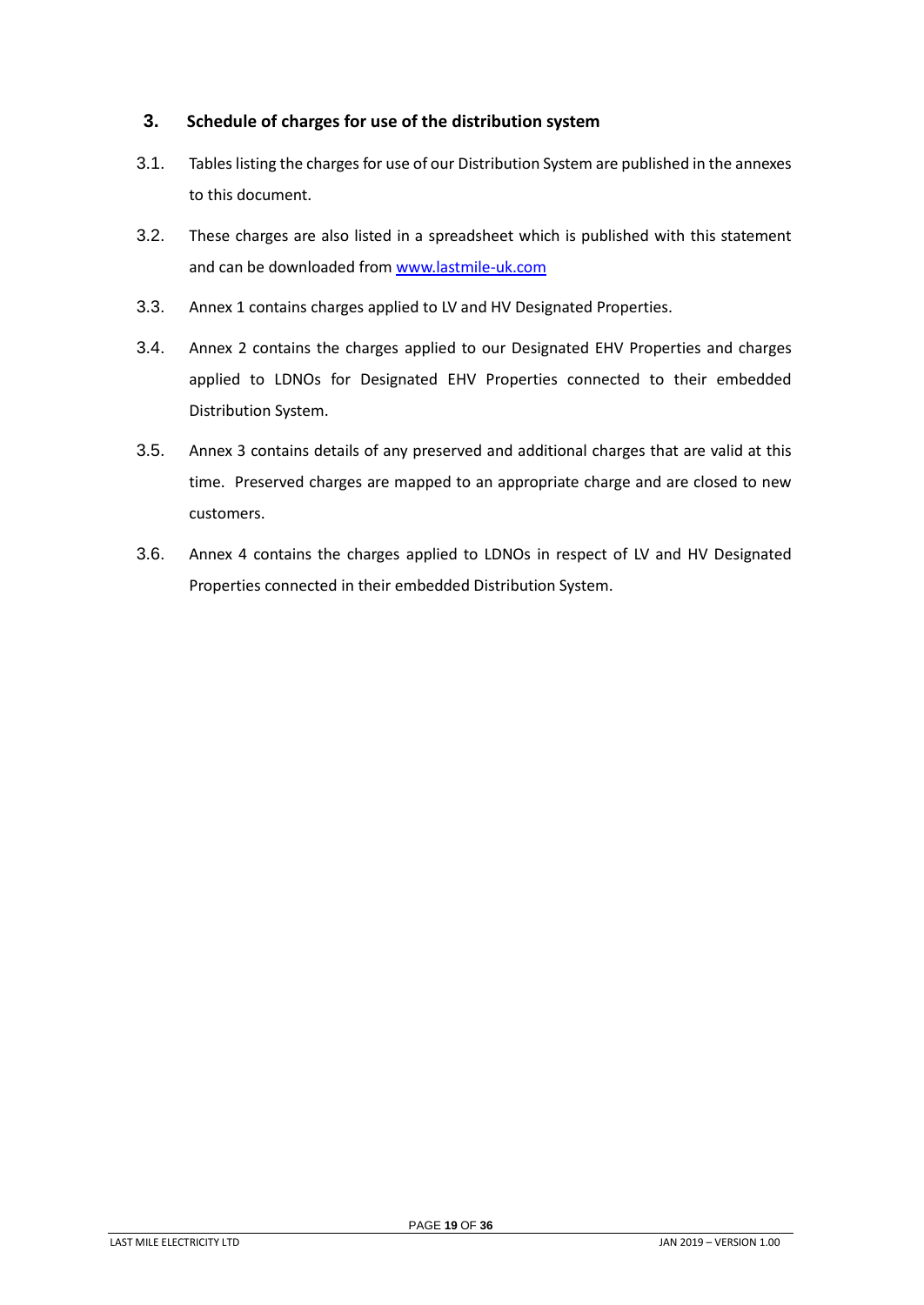# <span id="page-19-0"></span>**4. Schedule of line loss factors**

#### <span id="page-19-1"></span>**Role of line loss factors in the supply of electricity**

- 4.1. Electricity entering or exiting our Distribution System is adjusted to take account of energy that is lost<sup>6</sup> as it is distributed through the network. This adjustment does not affect distribution charges but is used in energy settlement to take metered consumption to a notional Grid Supply Point so that Suppliers' purchases take account of the energy lost on the Distribution System.
- 4.2. We are responsible for calculating the Line Loss Factors (LLFs) and providing these to Elexon. Elexon is the company that manages the BSC.
- 4.3. LLFs are used to adjust the Metering System volumes to take account of losses on the Distribution System.

#### <span id="page-19-2"></span>**Calculation of line loss factors**

- 4.4. LLFs are calculated in accordance with BSCP128 which sets out the procedures and principles by which our LLF methodology must comply. It also defines the procedure and timetable by which LLFs are reviewed and submitted.
- 4.5. LLFs are calculated for a set number of time periods during the year using either a generic method or a site-specific method. The generic method is used for sites connected at LV or HV and the site-specific method is used for sites connected at EHV or where a request for site- specific LLFs has been agreed. Generic LLFs will be applied as a default to all new EHV sites until sufficient data is available for a site-specific calculation.

Where the usage profile for a given site contains insufficiently large consumption or generation volumes to enable calculation of realistic Site Specific LLFs then a default calculation, or default replacement process shall be undertaken. The definition of EHV used for LLF purposes differs from the definition used for defining Designated EHV Properties in the EDCM. The definition used for LLF purposes can be found in our LLF methodology, which can be found on the Elexon website<sup>7</sup>.

<sup>&</sup>lt;sup>6</sup> Energy can be lost for technical and non-technical reasons and losses normally occur by heat dissipation through power flowing in conductors and transformers. Losses can also reduce if a customer's action reduces power flowing in the distribution network. This might happen when a customer generates electricity and the produced energy is consumed locally.

<sup>&</sup>lt;sup>7</sup> BSCP128: Production, Submission, Audit and Approval of Line Loss Factors <https://www.elexon.co.uk/csd/bscp128-production-submission-audit-and-approval-of-line-loss-factors/>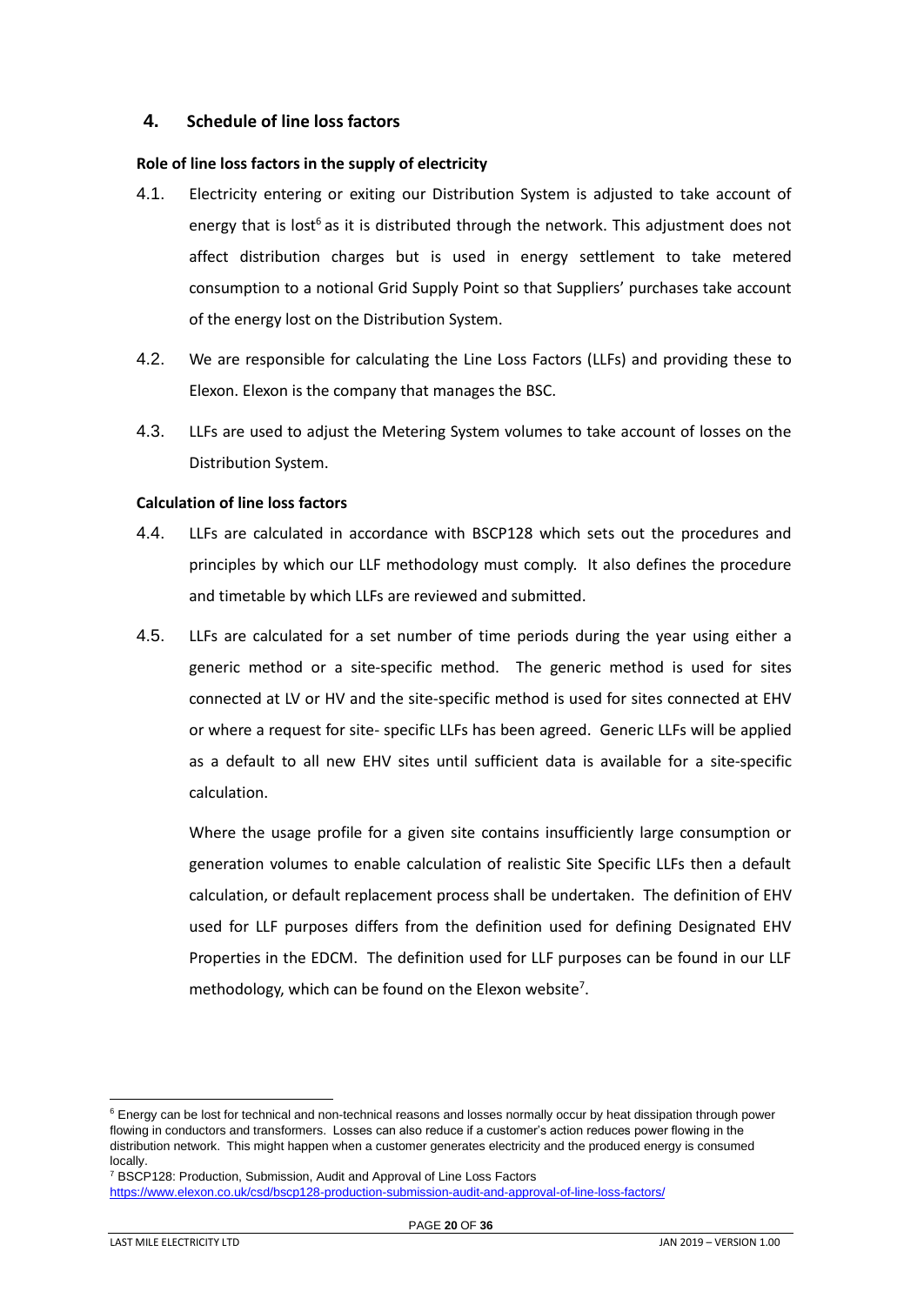#### <span id="page-20-0"></span>**Publication of line loss factors**

- 4.6. The LLFs used in Settlement are published on the Elexon Portal.<sup>8</sup> The website contains the LLFs in standard industry data formats and in a summary form. A user guide with details on registering and using the portal is also available.
- 4.7. BSCP128 sets out the timetable by which LLFs are submitted and audited. The submission and audit occurs between September and December in the year prior to the LLFs becoming effective. Only after the completion of the audit at the end of December and BSC approval are the final LLFs published.
- 4.8. As this statement is published a complete year before the LLFs for the charging year have been produced, Annex 5 is intentionally left blank. This statement will be reissued with Annex 5 populated once the LLFs have been calculated and audited. This should typically be more than three months prior to the statement coming into force.
- 4.9. When using the tables in Annex 5, reference should be made to the LLFC allocated to the MPAN to find the appropriate values.

<sup>&</sup>lt;sup>8</sup> The Elexon Portal can be accessed from www.elexonportal.co.uk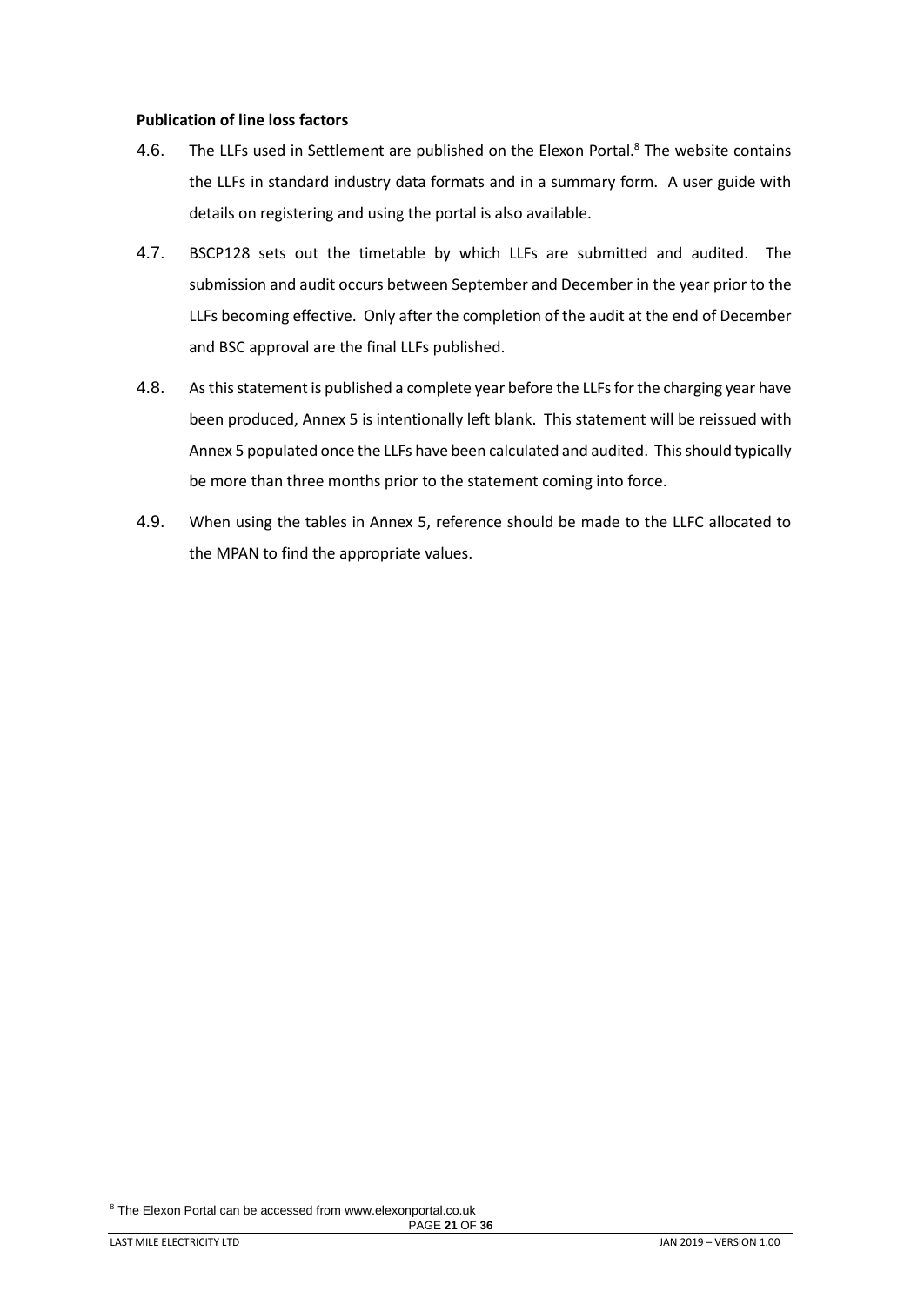# <span id="page-21-0"></span>**5. Notes for Designated EHV Properties**

## <span id="page-21-1"></span>**EDCM network group costs**

- 5.1. Last Mile Electricity Ltd does not have any designated EHV Properties.
- 5.2. A new connection will result in changes to current network utilisations, which will then form the basis of future prices. The charge determined will not necessarily be the charge in subsequent years because of the interaction between new and existing network connections and any other changes made to our Distribution System which may affect charges.

# <span id="page-21-2"></span>**Charges for new Designated EHV Properties**

- 5.3. Charges for any new Designated EHV Properties calculated after publication of the current statement will be published on our website in an addendum to that statement as and when necessary. The addendum will include charge information of the type found in Annex 2, and LLFs as found in Annex 5.
- 5.4. The form of the addendum is detailed in Annex 6 to this statement.
- 5.5. The new Designated EHV Properties' charges will be added to Annex 2 in the next full statement released.

## <span id="page-21-3"></span>**Charges for amended Designated EHV Properties**

5.6. Where an existing Designated EHV Property is modified and energised in the charging year, we may revise the EDCM charges for the modified Designated EHV Property. If revised charges are appropriate, an addendum will be sent to all relevant parties and published as a revised 'Schedule of Charges and Other Tables' spreadsheet on our website. The modified Designated EHV Property charges will be added to Annex 2 in the next full statement released.

#### <span id="page-21-4"></span>**Demand-side management**

5.7. Last Mile Electricity Ltd does not offer 'Demand Side Management'.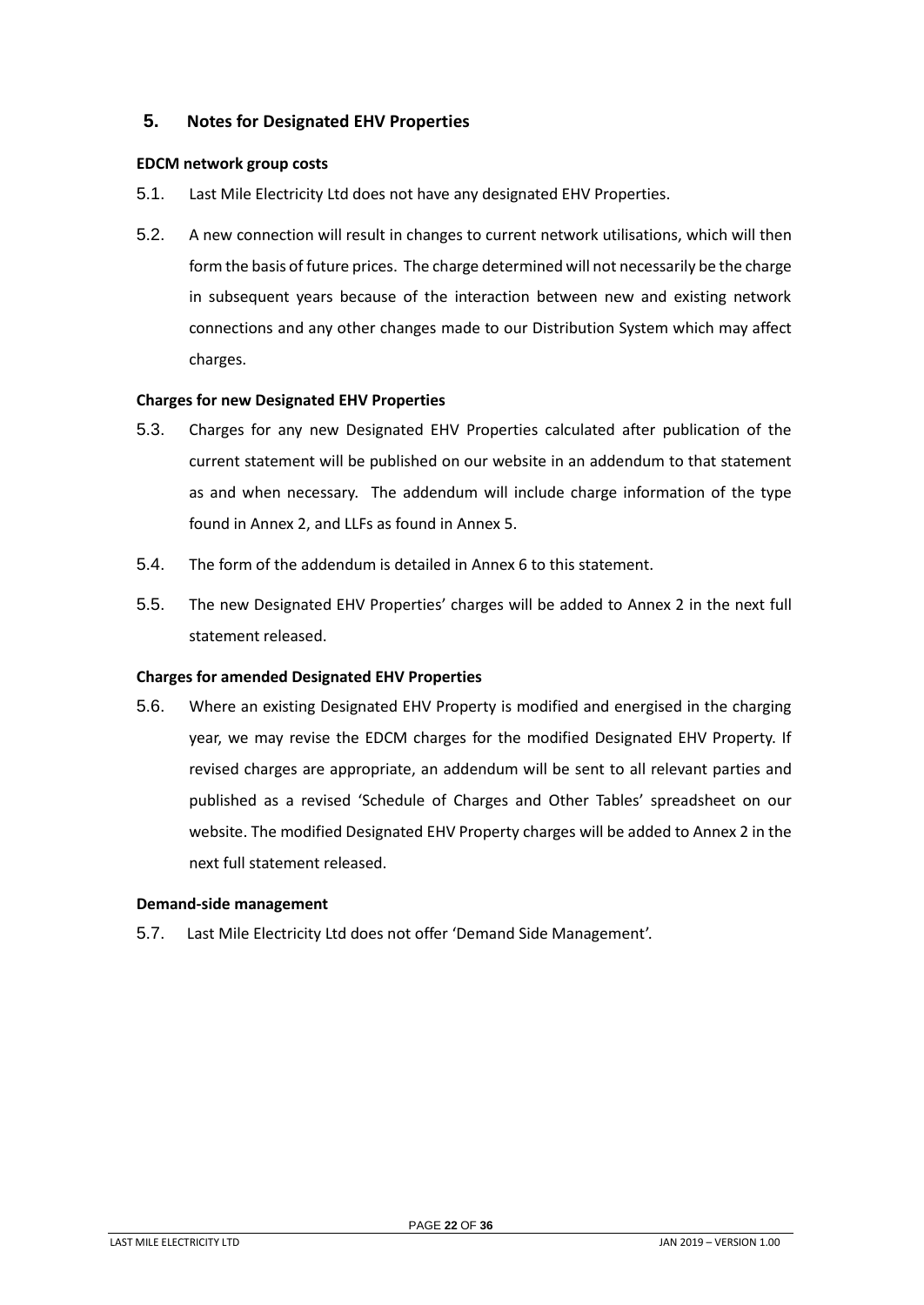# <span id="page-22-0"></span>**6. Electricity distribution rebates**

6.1. We have neither given nor announced any DUoS rebates to Users in the 12 months preceding the date of publication of this revision of the statement.

# <span id="page-22-1"></span>**7. Accounting and administration services**

- 7.1. We reserve the right to impose payment default remedies. The remedies are as set out in DCUSA where applicable or else as detailed in the following paragraph.
- 7.2. If any invoices that are not subject to a valid dispute remain unpaid on the due date, late payment interest (calculated at base rate plus 8%) and administration charges may be imposed.
- 7.3. Our administration charges are detailed in the following table. These charges are set at a level which is in line with the Late Payment of Commercial Debts Act;

| <b>Size of Unpaid Debt</b> | <b>Late Payment Fee</b> |
|----------------------------|-------------------------|
| Up to £999.99              | £40.00                  |
| £1,000 to £9,999.99        | £70.00                  |
| £10,000 or more            | £100.00                 |

# <span id="page-22-2"></span>**8. Charges for electrical plant provided ancillary to the grant of use of system**

8.1. None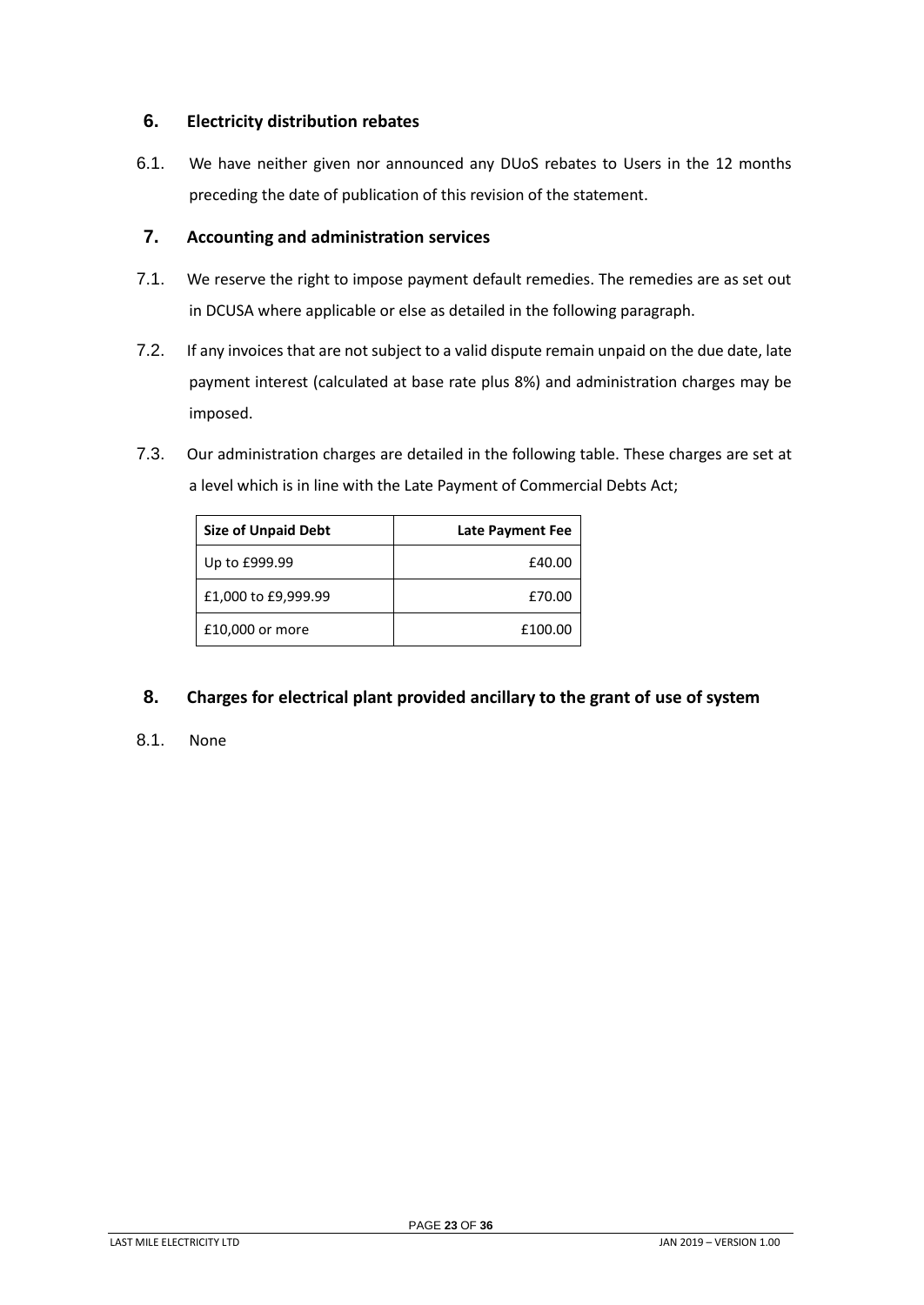# <span id="page-23-0"></span>**9. Schedule of fixed adders to recover Supplier of Last Resort and Eligible Bad Debt pass-through costs**

9.1 We may adjust our charges in accordance with our Distribution Licence in order to recover amounts incurred in a Supplier of Last Resort process. We maintain an up-to-date schedule of any such adjustments which can be downloaded (by DNO area) from [www.lastmile-uk.com](http://www.lastmile-uk.com/) or requested by email to [electricityinfo@lastmile-uk.com](mailto:electricityinfo@lastmile-uk.com)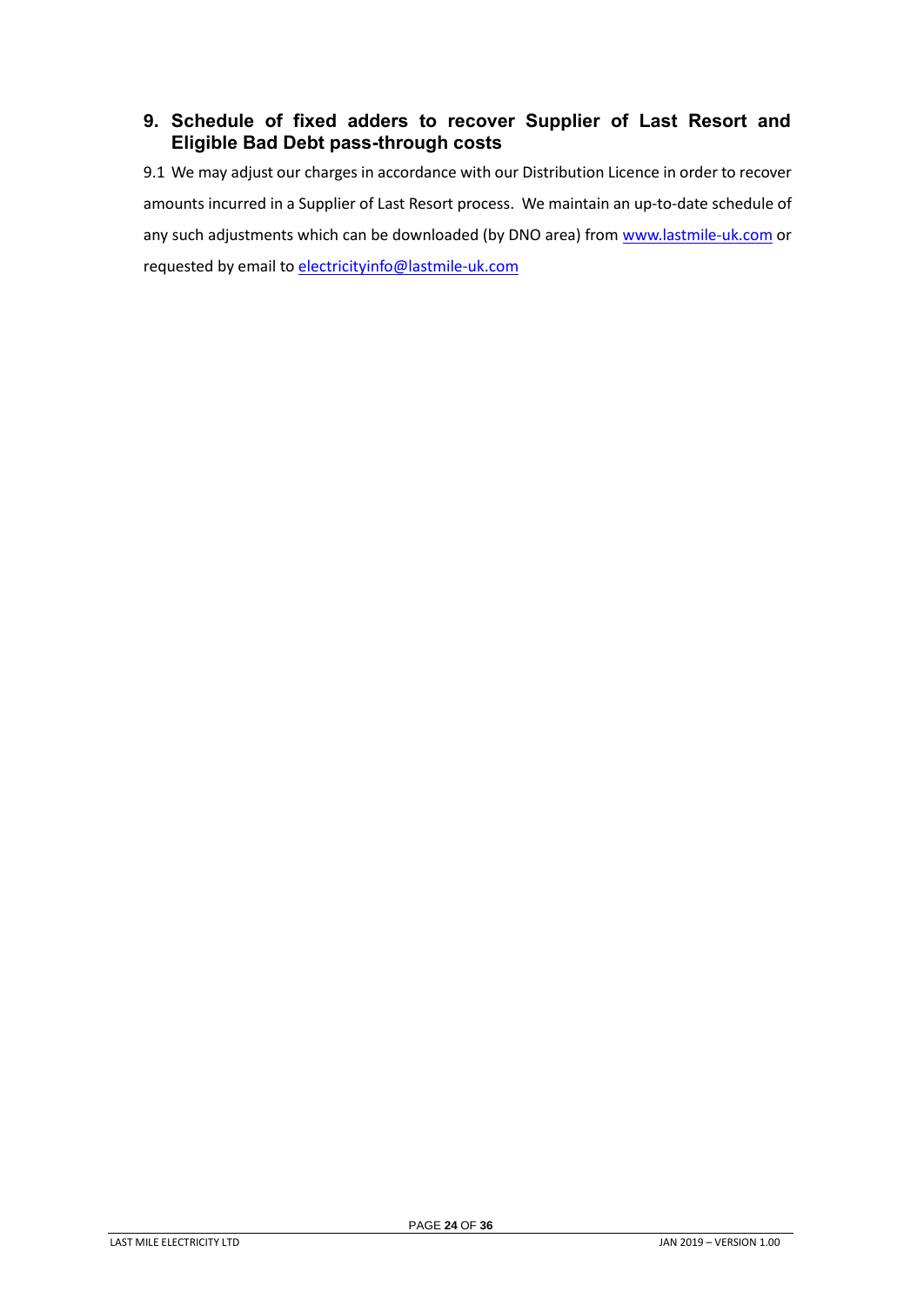# <span id="page-24-0"></span>**Appendix 1 – Glossary**

1.1. The following definitions, which can extend to grammatical variations and cognate expressions, are included to aid understanding:

| Term                                                           | <b>Definition</b>                                                                                                                                                                                                                                                                                                                                                                                                                                                                                                                                                           |
|----------------------------------------------------------------|-----------------------------------------------------------------------------------------------------------------------------------------------------------------------------------------------------------------------------------------------------------------------------------------------------------------------------------------------------------------------------------------------------------------------------------------------------------------------------------------------------------------------------------------------------------------------------|
| All-the-way Charge                                             | A charge that is applicable to an end user rather than an LDNO. An end<br>user in this context is a Supplier/User who has a registered MPAN or MSID<br>and is using the Distribution System to transport energy on behalf of a<br>Customer.                                                                                                                                                                                                                                                                                                                                 |
| Balancing and Settlement Code (BSC)                            | The BSC contains the governance arrangements for electricity balancing<br>and settlement in Great Britain. An overview document is available from<br>www.elexon.co.uk/ELEXON Documents/trading arrangements.pdf.                                                                                                                                                                                                                                                                                                                                                            |
| Balancing and Settlement Code<br>Procedure (BSCP)              | A document of that title., as established or adopted and from time to time<br>modified by the Panel in accordance with The Code, setting out<br>procedures to be complied with (by Parties, Party Agents, BSC Agents,<br>BSCCo, the Panel and others) in, and other matters relating to, the<br>implementation of The Code;                                                                                                                                                                                                                                                 |
| <b>Common Distribution Charging</b><br>Methodology (CDCM)      | The CDCM used for calculating charges to Designated Properties as<br>required by standard licence condition 13A of the electricity distribution<br>licence.                                                                                                                                                                                                                                                                                                                                                                                                                 |
| <b>Connection Agreement</b>                                    | An agreement between an LDNO and a Customer which provides that that<br>Customer has the right for its connected installation to be and remain<br>directly or indirectly connected that LDNO's Distribution System.                                                                                                                                                                                                                                                                                                                                                         |
| Central volume allocation (CVA)                                | As defined in the BSC.                                                                                                                                                                                                                                                                                                                                                                                                                                                                                                                                                      |
| Customer                                                       | A person to whom a User proposes to supply, or for the time being<br>supplies, electricity through an exit point, or from who, a User or any<br>relevant exempt supplier, is entitled to recover charges, compensation or<br>an account of profits in respect of electricity supplied through an exit<br>point;<br>or<br>A person from whom a User purchases, or proposes to purchase,<br>electricity, at an entry point (who may from time to time be supplied with<br>electricity as a Customer of that User (or another electricity supplier)<br>through an exit point). |
| Designated EHV Properties                                      | As defined in standard condition 13B of the Electricity Distribution Licence.                                                                                                                                                                                                                                                                                                                                                                                                                                                                                               |
| <b>Designated Properties</b>                                   | As defined in standard condition 13A of the Electricity Distribution Licence.                                                                                                                                                                                                                                                                                                                                                                                                                                                                                               |
| Distribution Connection and Use of<br>System Agreement (DCUSA) | The DCUSA is a multi-party contract between the licensed electricity<br>distributors, suppliers, generators and Offshore Transmission Owners of<br>Great Britain.<br>It is a requirement that all licensed electricity distributors and suppliers<br>become parties to the DCUSA.                                                                                                                                                                                                                                                                                           |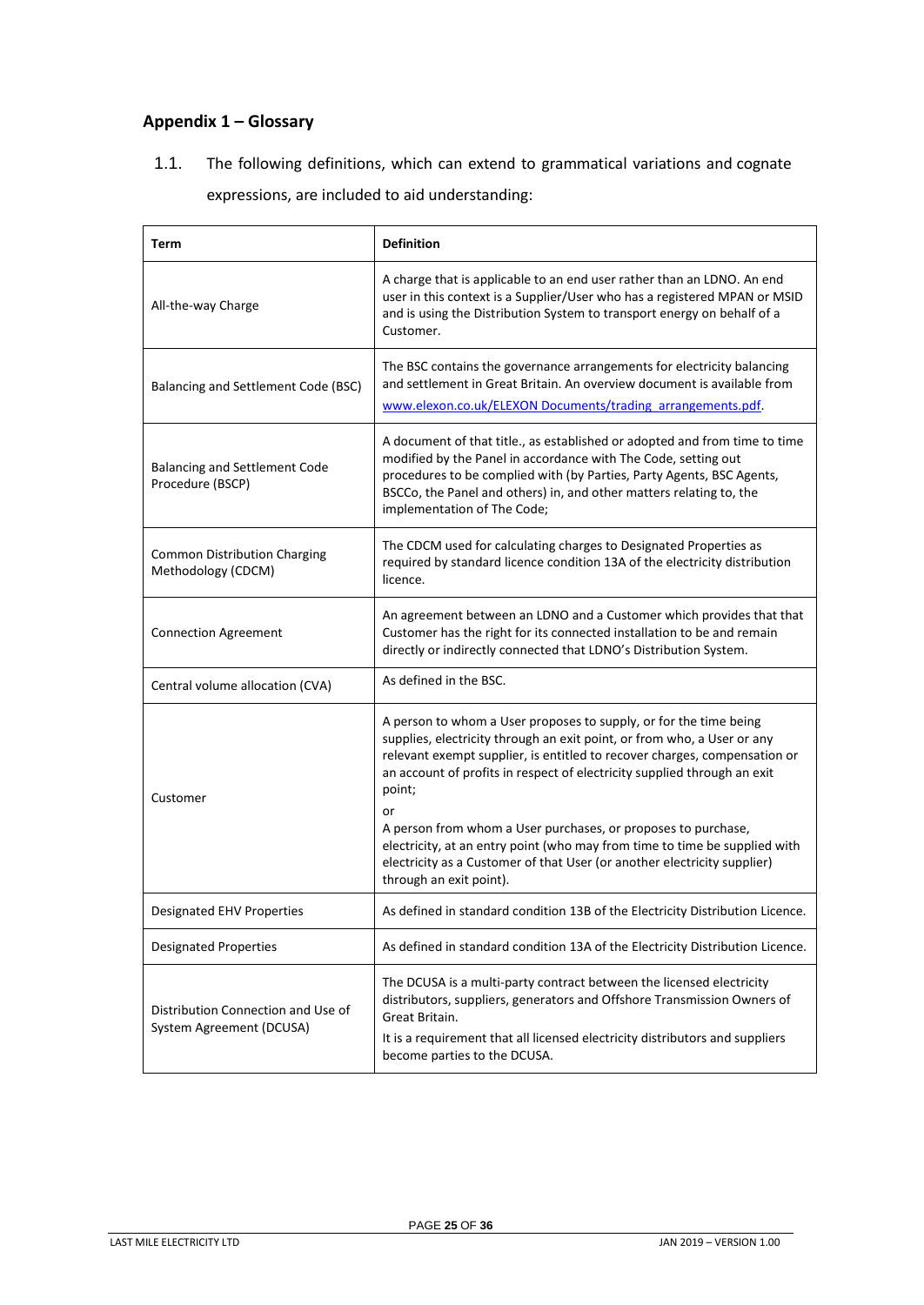| Term                                | <b>Definition</b>                                                                                                                                                                                                            |                                                                                                                                        |                                                   |
|-------------------------------------|------------------------------------------------------------------------------------------------------------------------------------------------------------------------------------------------------------------------------|----------------------------------------------------------------------------------------------------------------------------------------|---------------------------------------------------|
|                                     | These are unique IDs that can be used, with reference to the MPAN, to<br>identify your LDNO. The charges for other network operators can be found<br>on their website.                                                       |                                                                                                                                        |                                                   |
|                                     | ID                                                                                                                                                                                                                           | <b>Distribution Service Area</b>                                                                                                       | Company                                           |
|                                     | 10                                                                                                                                                                                                                           | East of England                                                                                                                        | <b>UK Power Networks</b>                          |
|                                     | 11                                                                                                                                                                                                                           | <b>East Midlands</b>                                                                                                                   | <b>Western Power Distribution</b>                 |
|                                     | 12                                                                                                                                                                                                                           | London                                                                                                                                 | <b>UK Power Networks</b>                          |
|                                     | 13                                                                                                                                                                                                                           | Merseyside and North Wales                                                                                                             | <b>Scottish Power</b>                             |
|                                     | 14                                                                                                                                                                                                                           | Midlands                                                                                                                               | Western Power Distribution                        |
|                                     | 15                                                                                                                                                                                                                           | Northern                                                                                                                               | Northern Powergrid                                |
|                                     | 16                                                                                                                                                                                                                           | North Western                                                                                                                          | Electricity North West                            |
|                                     | 17                                                                                                                                                                                                                           | Scottish Hydro Electric (and<br>embedded networks in other<br>areas)                                                                   | Scottish Hydro Electric<br>Power Distribution plc |
|                                     | 18                                                                                                                                                                                                                           | South Scotland                                                                                                                         | <b>Scottish Power</b>                             |
|                                     | 19                                                                                                                                                                                                                           | South East England                                                                                                                     | <b>UK Power Networks</b>                          |
| Distributor IDs                     | 20                                                                                                                                                                                                                           | Southern Electric (and<br>embedded networks in other<br>areas)                                                                         | Southern Electric Power<br>Distribution plc       |
|                                     | 21                                                                                                                                                                                                                           | South Wales                                                                                                                            | <b>Western Power Distribution</b>                 |
|                                     | 22                                                                                                                                                                                                                           | South Western                                                                                                                          | Western Power Distribution                        |
|                                     | 23                                                                                                                                                                                                                           | Yorkshire                                                                                                                              | Northern Powergrid                                |
|                                     | 24                                                                                                                                                                                                                           | All                                                                                                                                    | Independent Power<br>Networks                     |
|                                     | 25                                                                                                                                                                                                                           | All                                                                                                                                    | <b>ESP Electricity</b>                            |
|                                     | 26                                                                                                                                                                                                                           | All                                                                                                                                    | Last Mile Electricity Ltd                         |
|                                     | 27                                                                                                                                                                                                                           | All                                                                                                                                    | The Electricity Network<br>Company Ltd            |
|                                     | 29                                                                                                                                                                                                                           | All                                                                                                                                    | Harlaxton Energy Networks                         |
|                                     | 30                                                                                                                                                                                                                           | All                                                                                                                                    | Leep Electricity Networks Ltd                     |
|                                     | 31                                                                                                                                                                                                                           | $\mathsf{All}$                                                                                                                         | UK Power Distribution Ltd                         |
|                                     | 32                                                                                                                                                                                                                           | All                                                                                                                                    | Energy Assets Networks Ltd                        |
|                                     | 33                                                                                                                                                                                                                           | All                                                                                                                                    | Eclipse Power Networks Ltd                        |
|                                     | 34                                                                                                                                                                                                                           | All                                                                                                                                    | Murphy Power Distribution<br>Ltd                  |
|                                     | 35                                                                                                                                                                                                                           | All                                                                                                                                    | Fulcrum Electricity Assets Ltd                    |
|                                     | 36                                                                                                                                                                                                                           | All                                                                                                                                    | Vattenfall Networks Ltd                           |
| Distribution Network Operator (DNO) | An electricity distributor that operates one of the 14 distribution services<br>areas and in whose Electricity Distribution Licence the requirements of<br>Section B of the standard conditions of that licence have effect. |                                                                                                                                        |                                                   |
| <b>Distribution Services Area</b>   |                                                                                                                                                                                                                              | The area specified by the Gas and Electricity Markets Authority within<br>which each DNO must provide specified distribution services. |                                                   |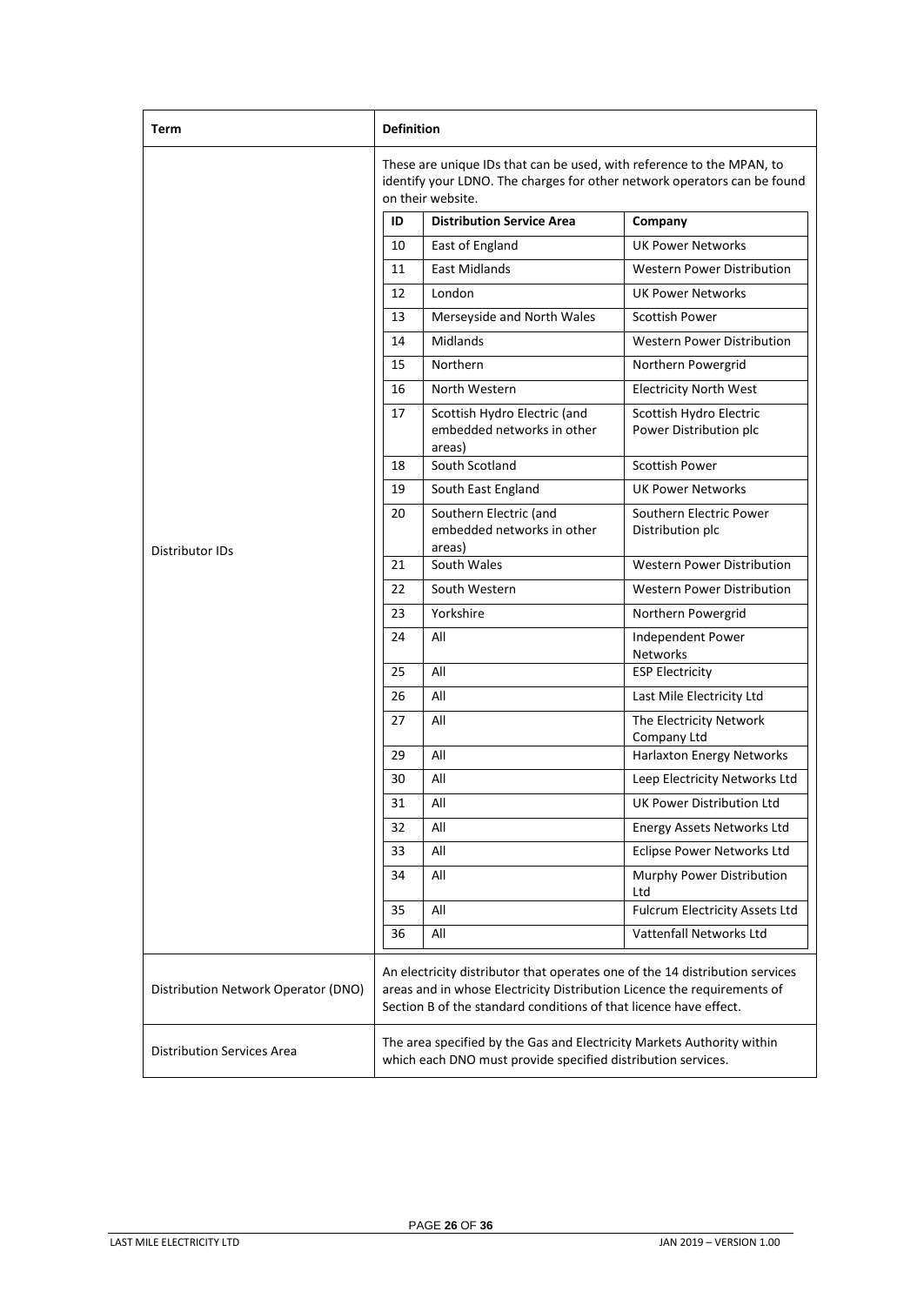| Term                                                   | <b>Definition</b>                                                                                                                                                                                                                                                                    |
|--------------------------------------------------------|--------------------------------------------------------------------------------------------------------------------------------------------------------------------------------------------------------------------------------------------------------------------------------------|
|                                                        | The system consisting (wholly or mainly) of electric lines owned or<br>operated by an authorised distributor that is used for the distribution of<br>electricity from:                                                                                                               |
|                                                        | Grid Supply Points or generation sets or other entry points<br>$\bullet$                                                                                                                                                                                                             |
|                                                        | to the points of delivery to:                                                                                                                                                                                                                                                        |
| <b>Distribution System</b>                             | Customers or Users or any transmission licensee in its capacity as<br>operator of that licensee's transmission system or the Great Britain<br>(GB) transmission system and includes any remote transmission<br>assets (owned by a transmission licensee within England and<br>Wales) |
|                                                        | that are operated by that authorised distributor and any electrical plant,<br>electricity meters, and metering equipment owned or operated by it in<br>connection with the distribution of electricity, but does not include any<br>part of the GB transmission system.              |
| <b>EHV Distribution Charging</b><br>Methodology (EDCM) | The EDCM used for calculating charges to Designated EHV Properties as<br>required by standard licence condition 13B of the Electricity Distribution<br>Licence.                                                                                                                      |
| <b>Electricity Distribution Licence</b>                | The Electricity Distribution Licence granted or treated as granted pursuant<br>to section 6(1) of the Electricity Act 1989.                                                                                                                                                          |
| <b>Electricity Distributor</b>                         | Any person who is authorised by an Electricity Distribution Licence to<br>distribute electricity.                                                                                                                                                                                    |
| <b>Embedded Network</b>                                | An electricity Distribution System operated by an LDNO and embedded<br>within another Distribution System.                                                                                                                                                                           |
| Engineering Recommendation P2/6                        | A document of the Energy Networks Association, which defines planning<br>standards for security of supply and is referred to in Standard Licence<br>Condition 24 of our Electricity Distribution Licence.                                                                            |
| <b>Entry Point</b>                                     | A boundary point at which electricity is exported onto a Distribution<br>System from a connected installation or from another Distribution System,<br>not forming part of the total system (boundary point and total system<br>having the meaning given to those terms in the BSC).  |
| <b>Exit Point</b>                                      | A point of connection at which a supply of electricity may flow from the<br>Distribution System to the Customer's installation or User's installation or<br>the Distribution System of another person.                                                                               |
| Extra-High Voltage (EHV)                               | Nominal voltages of 22kV and above.                                                                                                                                                                                                                                                  |
| Gas and Electricity Markets Authority<br>(GEMA)        | As established by the Utilities Act 2000.                                                                                                                                                                                                                                            |
| Grid Supply Point (GSP)                                | A metered connection between the National Grid Electricity Transmission<br>system and the licensee's distribution system at which electricity flows to<br>or from the Distribution System.                                                                                           |
| GSP group                                              | A distinct electrical system that is supplied from one or more GSPs for<br>which total supply into the GSP group can be determined for each half<br>hour.                                                                                                                            |
| High Voltage (HV)                                      | Nominal voltages of at least 1kV and less than 22kV.                                                                                                                                                                                                                                 |
| <b>Invalid Settlement Combination</b>                  | A Settlement combination that is not recognised as a valid combination in<br>market domain data - see https://www.elexonportal.co.uk/MDDVIEWER.                                                                                                                                      |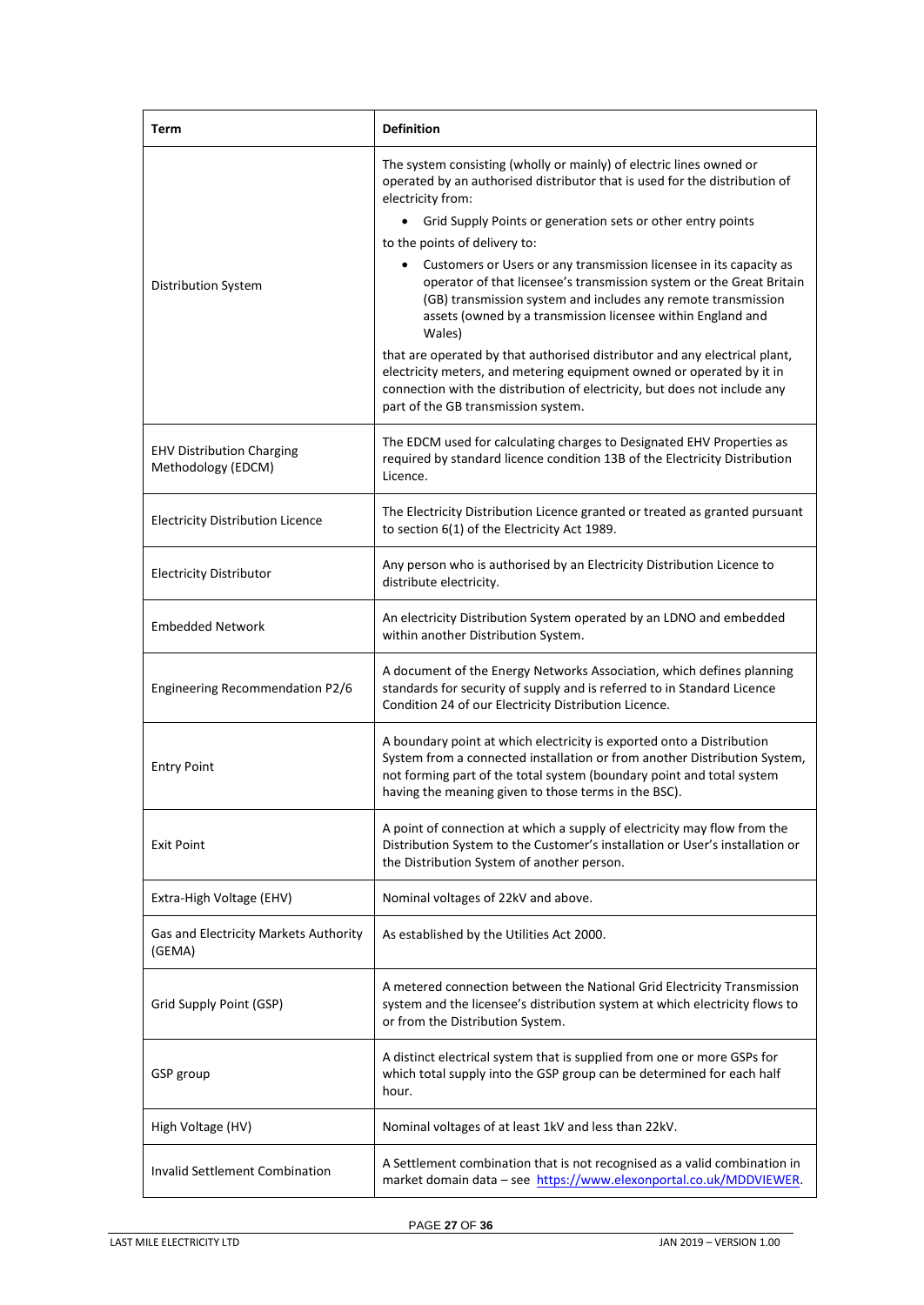| Term                                             | <b>Definition</b>                                                                                                                                                                                                                                                                                                                                                                                                                                                                                                                                                                                                                                                                                                                                                                                                                                |
|--------------------------------------------------|--------------------------------------------------------------------------------------------------------------------------------------------------------------------------------------------------------------------------------------------------------------------------------------------------------------------------------------------------------------------------------------------------------------------------------------------------------------------------------------------------------------------------------------------------------------------------------------------------------------------------------------------------------------------------------------------------------------------------------------------------------------------------------------------------------------------------------------------------|
| kVA                                              | Kilovolt ampere.                                                                                                                                                                                                                                                                                                                                                                                                                                                                                                                                                                                                                                                                                                                                                                                                                                 |
| kVArh                                            | Kilovolt ampere reactive hour.                                                                                                                                                                                                                                                                                                                                                                                                                                                                                                                                                                                                                                                                                                                                                                                                                   |
| kW.                                              | Kilowatt.                                                                                                                                                                                                                                                                                                                                                                                                                                                                                                                                                                                                                                                                                                                                                                                                                                        |
| kWh                                              | Kilowatt hour (equivalent to one "unit" of electricity).                                                                                                                                                                                                                                                                                                                                                                                                                                                                                                                                                                                                                                                                                                                                                                                         |
| Licensed Distribution Network<br>Operator (LDNO) | The holder of a Licence to distribute electricity.                                                                                                                                                                                                                                                                                                                                                                                                                                                                                                                                                                                                                                                                                                                                                                                               |
| Line Loss Factor (LLF)                           | The factor that is used in Settlement to adjust the metering system<br>volumes to take account of losses on the Distribution System.                                                                                                                                                                                                                                                                                                                                                                                                                                                                                                                                                                                                                                                                                                             |
| Line Loss Factor Class (LLFC)                    | An identifier assigned to an SVA metering system which is used to assign<br>the LLF and use of system charges.                                                                                                                                                                                                                                                                                                                                                                                                                                                                                                                                                                                                                                                                                                                                   |
| Load Factor                                      | annual consumption (kWh)<br>$maximum demand (kW) \times hours in year$                                                                                                                                                                                                                                                                                                                                                                                                                                                                                                                                                                                                                                                                                                                                                                           |
| Low Voltage (LV)                                 | Nominal voltages below 1kV.                                                                                                                                                                                                                                                                                                                                                                                                                                                                                                                                                                                                                                                                                                                                                                                                                      |
| Market Domain Data (MDD)                         | MDD is a central repository of reference data available to all Users<br>involved in Settlement. It is essential to the operation of SVA trading<br>arrangements.                                                                                                                                                                                                                                                                                                                                                                                                                                                                                                                                                                                                                                                                                 |
| Maximum Export Capacity (MEC)                    | The MEC of apparent power expressed in kVA that has been agreed can<br>flow through the entry point to the Distribution System from the<br>Customer's installation as specified in the connection agreement.                                                                                                                                                                                                                                                                                                                                                                                                                                                                                                                                                                                                                                     |
| Maximum Import Capacity (MIC)                    | The MIC of apparent power expressed in kVA that has been agreed can<br>flow through the exit point from the Distribution System to the Customer's<br>installation as specified in the connection agreement.                                                                                                                                                                                                                                                                                                                                                                                                                                                                                                                                                                                                                                      |
| <b>Measurement Class</b>                         | A classification of metering systems used in the BSC which indicates how<br>consumption is measured, i.e.:<br>Measurement Class A - non-half-hourly metering equipment;<br>Measurement Class B - non-half-hourly unmetered supplies;<br>$\bullet$<br>Measurement Class C - half-hourly metering equipment at or<br>$\bullet$<br>above 100kW premises;<br>Measurement Class D - half-hourly unmetered supplies;<br>$\bullet$<br>Measurement Class E - half-hourly metering equipment below<br>$\bullet$<br>100kW premises, with CT;<br>Measurement Class F - half hourly metering equipment at below<br>$\bullet$<br>100kW premises with CT or whole current, and at domestic<br>premises; and<br>Measurement Class G - half hourly metering equipment at<br>$\bullet$<br>below 100kW premises with whole current and not at domestic<br>premises |
| Meter Timeswitch Code (MTC)                      | MTCs are three digit codes allowing suppliers to identify the metering<br>installed in Customers' premises. They indicate whether the meter is<br>single or multi-rate, pre-payment or credit, or whether it is 'related' to<br>another meter. Further information can be found in MDD.                                                                                                                                                                                                                                                                                                                                                                                                                                                                                                                                                          |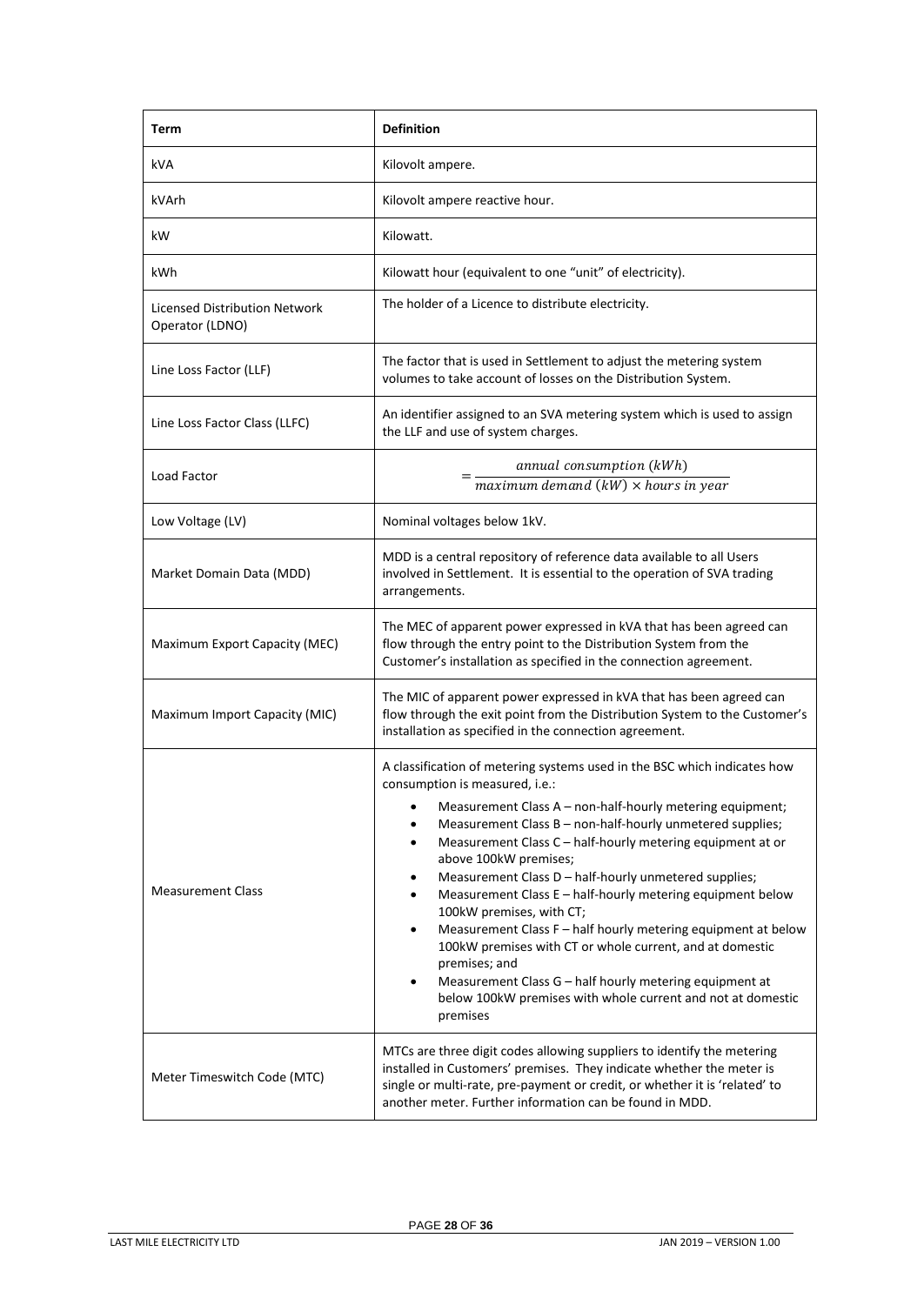| Term                                                  | <b>Definition</b>                                                                                                                                                                                                                                                                                                                                     |
|-------------------------------------------------------|-------------------------------------------------------------------------------------------------------------------------------------------------------------------------------------------------------------------------------------------------------------------------------------------------------------------------------------------------------|
| <b>Metering Point</b>                                 | The point at which electricity that is exported to or imported from the<br>licensee's Distribution System is measured, is deemed to be measured, or<br>is intended to be measured and which is registered pursuant to the<br>provisions of the MRA. For the purposes of this statement, GSPs are not<br>'metering points'.                            |
| <b>Metering Point Administration</b><br>Number (MPAN) | A number relating to a Metering Point under the MRA.                                                                                                                                                                                                                                                                                                  |
| <b>Metering System</b>                                | Particular commissioned metering equipment installed for the purposes of<br>measuring the quantities of exports and/or imports at the exit point or<br>entry point.                                                                                                                                                                                   |
| Metering System Identifier (MSID)                     | MSID is a term used throughout the BSC and its subsidiary documents and<br>has the same meaning as MPAN as used under the MRA.                                                                                                                                                                                                                        |
| <b>Master Registration Agreement</b><br>(MRA)         | The Master Registration Agreement (MRA) provides a governance<br>mechanism to manage the processes established between electricity is an<br>Agreement that sets out terms for the provision of Metering Point<br>Administration Services (MPAS) Registrations, and procedures in relation<br>to the Change of Supplier to any premise/metering point. |
| <b>Nested Networks</b>                                | This refers to a situation where there is more than one level of Embedded<br>Network and therefore nested Distribution Systems between LDNOs (e.g.<br>host DNO→primary nested DNO→ secondary nested DNO→customer).                                                                                                                                    |
| <b>Non-Intermittent Generation</b>                    | Defined in DCUSA Schedule 16 as a generation plant where the energy<br>source of the prime mover can be made available on demand, in<br>accordance to the definition in Engineering Recommendation P2/6.                                                                                                                                              |
| Ofgem                                                 | Office of Gas and Electricity Markets - Ofgem is governed by GEMA and is<br>responsible for the regulation of the distribution companies.                                                                                                                                                                                                             |
| Profile Class (PC)                                    | A categorisation applied to NHH MPANs and used in Settlement to group<br>Customers with similar consumption patterns to enable the calculation of<br>consumption profiles.                                                                                                                                                                            |
| Settlement                                            | The determination and settlement of amounts payable in respect of<br>charges (including reconciling charges) in accordance with the BSC.                                                                                                                                                                                                              |
| Settlement Class (SC)                                 | The combination of Profile Class, Line Loss Factor Class, Time Pattern<br>Regime and Standard Settlement Configuration, by Supplier within a GSP<br>group and used for Settlement.                                                                                                                                                                    |
| <b>Standard Settlement Configuration</b><br>(SSC)     | A standard metering configuration relating to a specific combination of<br>Time Pattern Regimes.                                                                                                                                                                                                                                                      |
| Supercustomer                                         | The method of billing Users for use of system on an aggregated basis,<br>grouping together consumption and standing charges for all similar NHH<br>metered Customers or aggregated HH metered Customers.                                                                                                                                              |
| Supercustomer DUoS Report                             | A report of profiled data by Settlement Class providing counts of MPANs<br>and units consumed.                                                                                                                                                                                                                                                        |
| Supplier                                              | An organisation with a supply licence responsible for electricity supplied to<br>and/or exported from a metering point.                                                                                                                                                                                                                               |
| Supplier Volume Allocation (SVA)                      | As defined in the BSC.                                                                                                                                                                                                                                                                                                                                |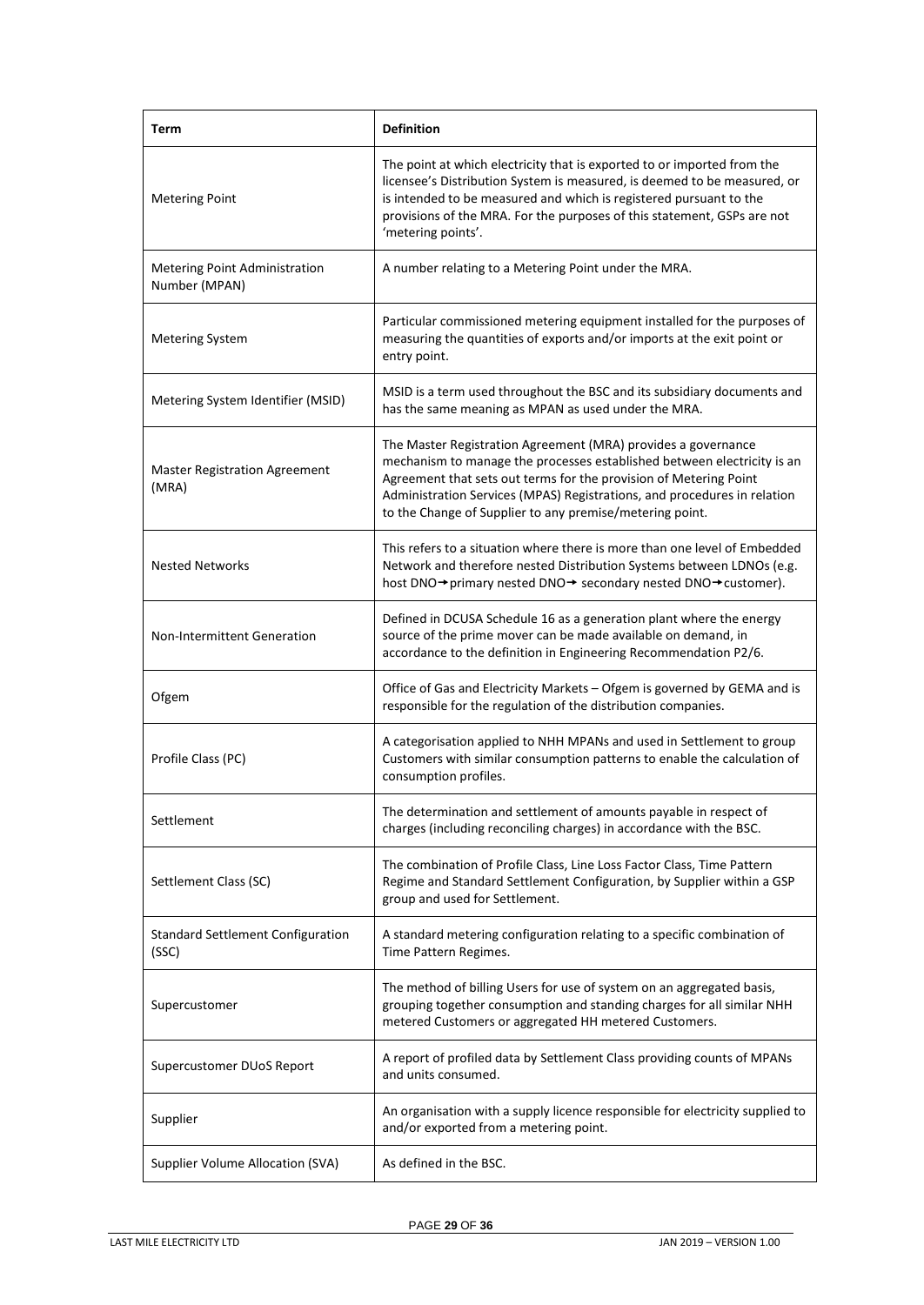| Term                      | <b>Definition</b>                                                                                                                                                                                        |
|---------------------------|----------------------------------------------------------------------------------------------------------------------------------------------------------------------------------------------------------|
| Time Pattern Regime (TPR) | The pattern of switching behaviour through time that one or more meter<br>registers follow.                                                                                                              |
| Unmetered Supplies        | Exit points deemed to be suitable as unmetered supplies as permitted in<br>the Electricity (Unmetered Supply) Regulations 2001 and where operated<br>in accordance with BSC procedure 520 <sup>9</sup> . |
| Use of System Charges     | Charges which are applicable to those parties which use the Distribution<br>System.                                                                                                                      |
| User                      | Someone that has a use of system agreement with the DNO e.g. a supplier,<br>generator or other DNO.                                                                                                      |

<sup>9</sup> Balancing and Settlement Code Procedures are available fro[m http://www.elexon.co.uk/pages/bscps.aspx](http://www.elexon.co.uk/pages/bscps.aspx)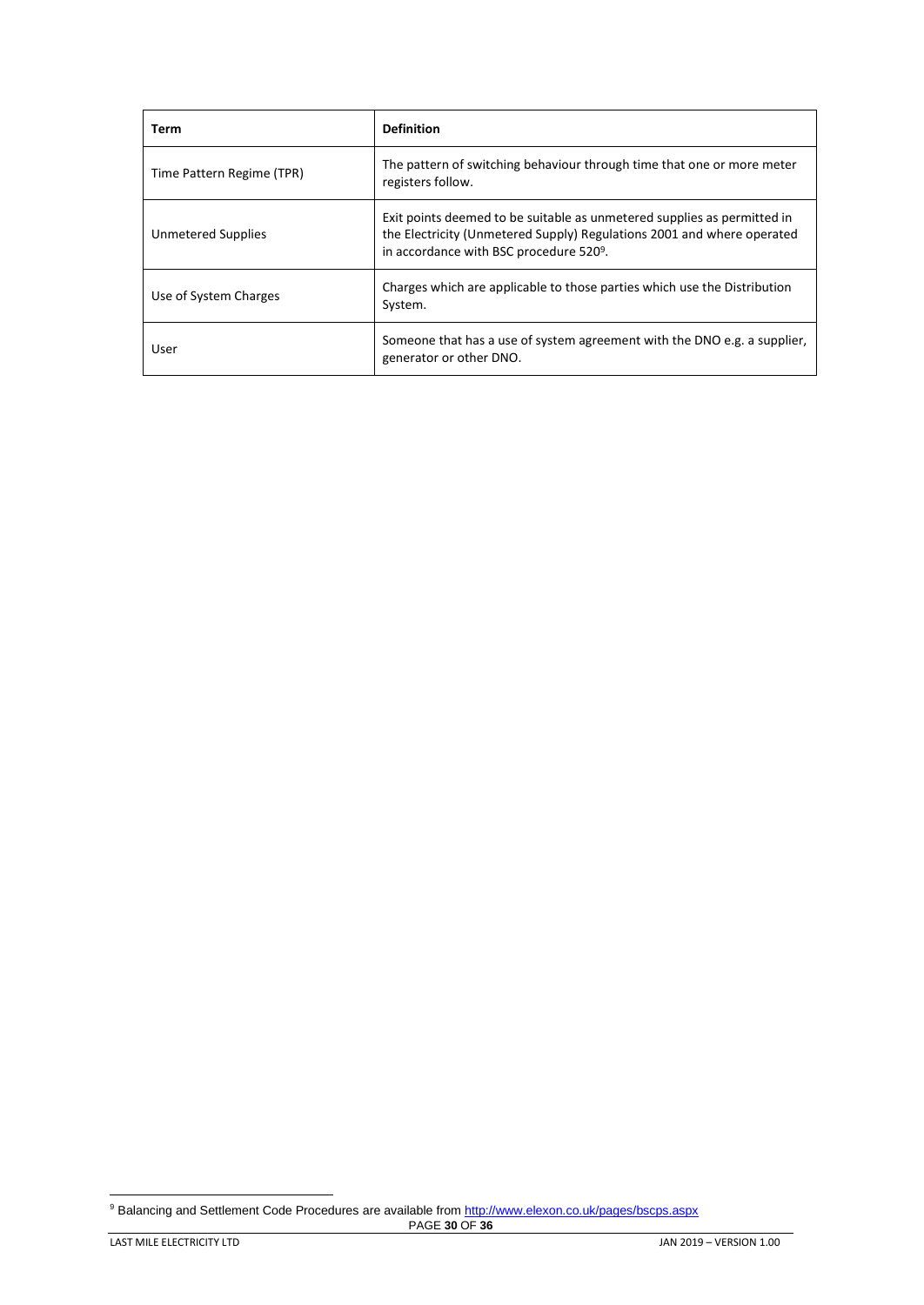# <span id="page-30-0"></span>**Appendix 2 - Guidance notes<sup>10</sup>**

#### <span id="page-30-1"></span>**Background**

- 1.1. The electricity bill from your Supplier contains an element of charge to cover electricity distribution costs. This distribution charge covers the cost of operating and maintaining a safe and reliable Distribution System that forms the 'wires' that transport electricity between the national transmission system and end users such as homes and businesses. Our Distribution System includes, underground cables, as well as substations and transformers.
- 1.2. In most cases, your Supplier is invoiced for the distribution charge and this is normally part of your total bill. In some cases, for example business users, the supplier may pass through the distribution charge as an identifiable line item on the electricity bill.
- 1.3. Where electricity is generated at a premises your Supplier may receive a credit for energy that is exported on to the Distribution System. These credits are intended to reflect that the exported generation may reduce the need for traditional demand led reinforcement of the Distribution System.
- 1.4. Understanding your distribution charges could help you reduce your costs and increase your credits. This is achieved by understanding the components of the charge to help you identify whether there may be opportunities to change the way you use the Distribution System.

#### <span id="page-30-2"></span>**Meter point administration**

- 1.5. We are responsible for managing the electricity supply points that are connected to our Distribution System. Typically every supply point is identified by a Meter Point Administration Number (MPAN). A few supply points may have more than one MPAN depending on the metering configuration (e.g. a school which may have an MPAN for the main supply and a MPAN for catering).
- 1.6. The full MPAN is a 21 digit number, preceded by an 'S' and includes supplementary data. The MPAN applicable to a supply point is found on the electricity bill from your Supplier. This number enables you to establish who your electricity distributor is, details of the characteristics of the supply and importantly the distribution charges that are applicable to your premise.

PAGE **31** OF **36**  $10$  These guidance notes are provided for additional information and do not form part of the application of charges.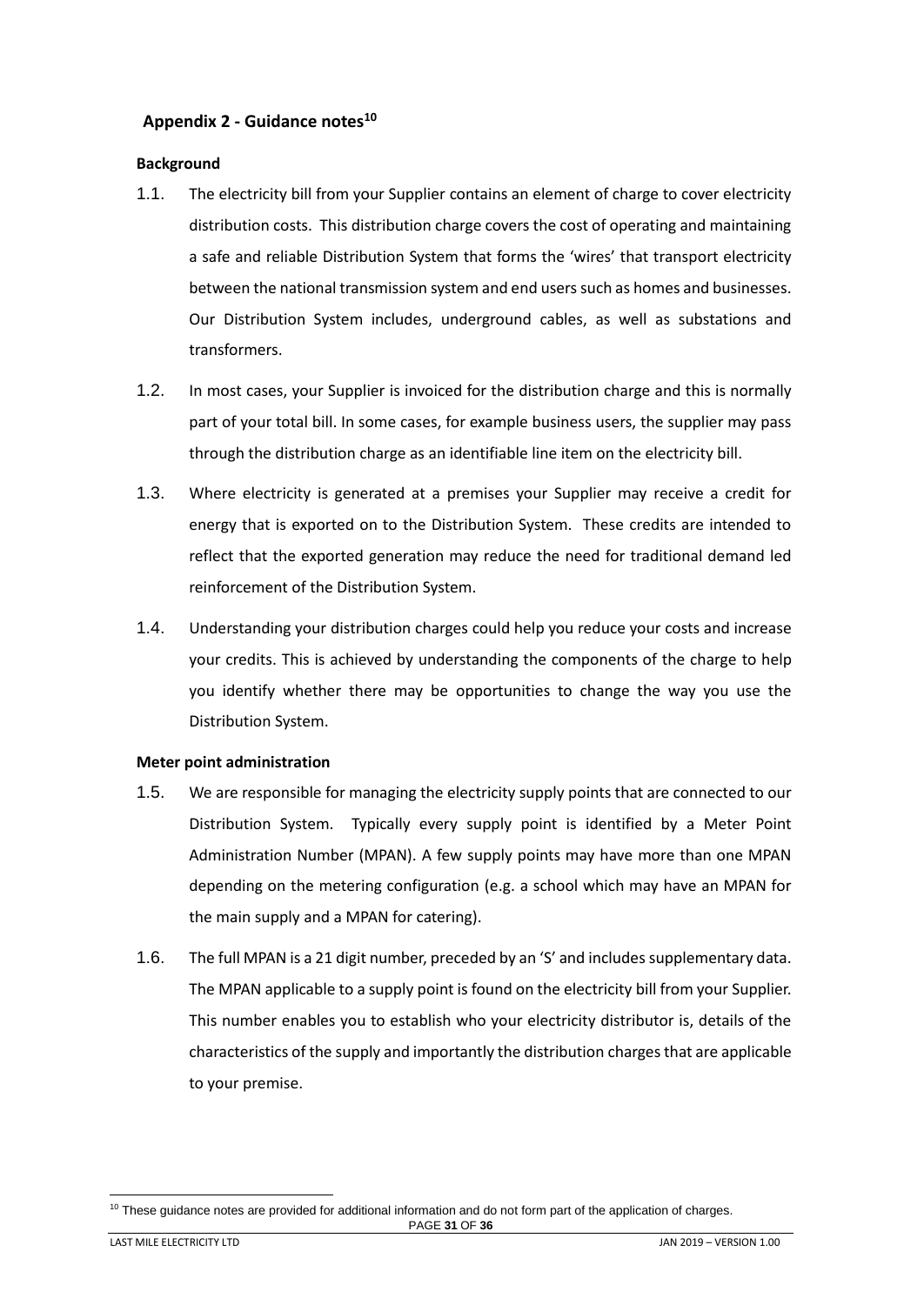1.7. The 21-digit number is normally presented in two sections as shown in the following diagram. The top section is supplementary data which gives information about the characteristics of supply, while the bottom 'core' is the unique identifier.



Full MPAN diagram

- 1.8. Generally, you will only need to know the Distributor ID and LLFC to identify the distribution charges for your premises. However, there are some premises where charges are specific to that site. In these instances the charges are identified by the core MPAN. The Distributor ID for Last Mile Electricity Ltd is 26.. Other Distributor IDs can be referenced in the glossary.
- 1.9. Additionally it can be useful to understand the profile class provided in the supplementary data. The profile class will be a number between 00 and 08. The following list provides details of the allocation of profile classes to types of customers:
	- '01' Domestic customers with unrestricted supply
	- '02' Domestic customers with restricted load, for example off-peak heating
	- '03' Non-domestic customers with unrestricted supply
	- '04' Non-domestic customers with restricted load, for example off-peak heating
	- '05' Non-domestic maximum demand customers with a Load Factor of less than 20%
	- '06' Non-domestic maximum demand customers with a Load Factor between 20% and 30%
	- '07' Non-domestic maximum demand customers with a Load Factor between 30% and 40%
	- '08' Non-domestic maximum demand customers with a Load Factor over 40% or non-half-hourly metered generation customers
	- '00' Half-hourly metered demand and generation customers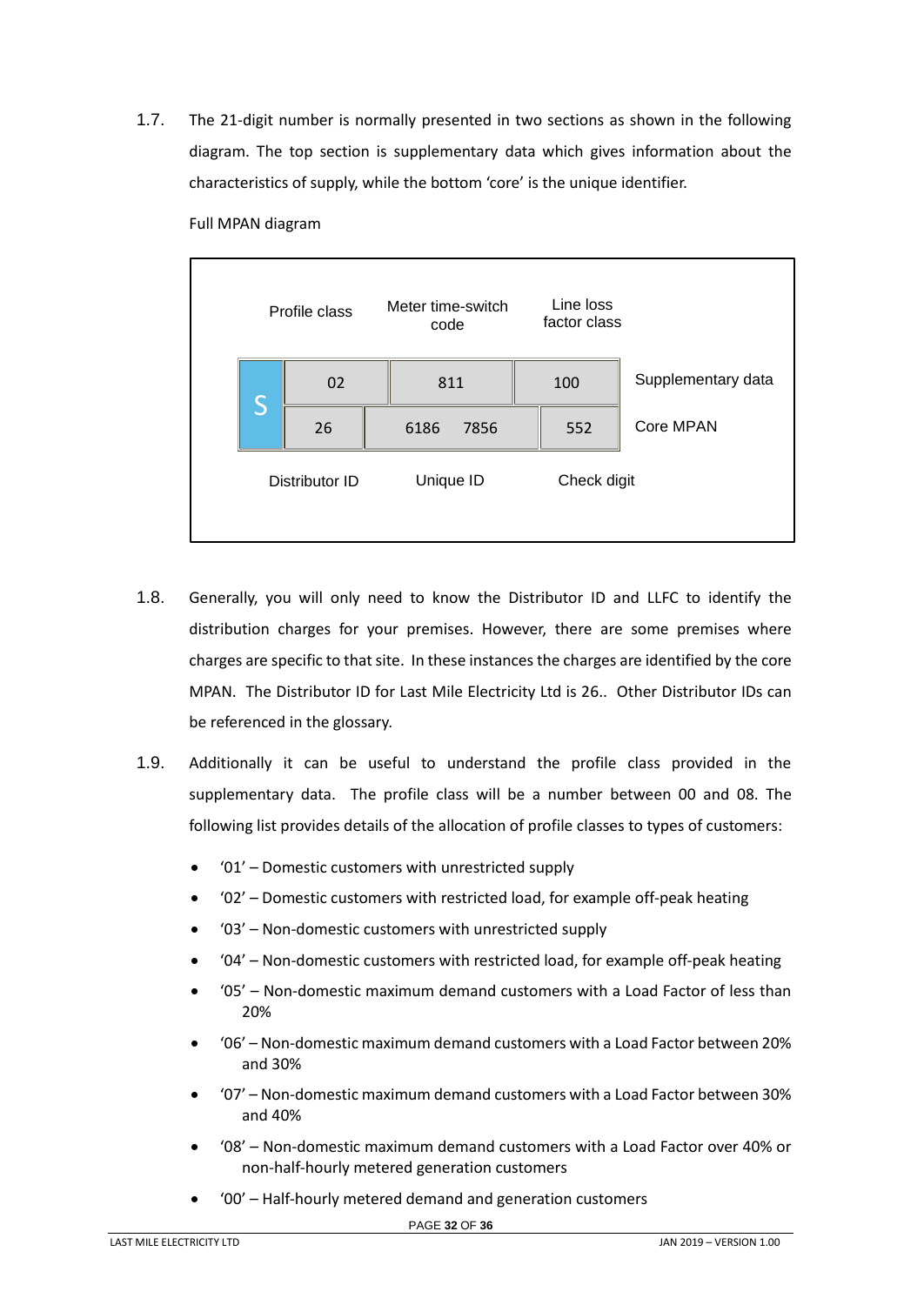- 1.10. Unmetered Supplies will be allocated to profile class 01, 08 and 00 depending on the type of load or the measurement method of the load.
- 1.11. The allocation of the profile class will affect your charges. If you feel that you have been allocated the wrong profile class, please contact your Supplier as they are responsible for this.

## <span id="page-32-0"></span>**Your charges**

- 1.12. All distribution charges that relate to our Distributor ID 26are provided in this statement.
- 1.13. You can identify your charges by referencing your LLFC, from Annex 1. If the MPAN is for a Designated EHV Property then the charges will be found in Annex 2. In a few instances, the charges maybe contained in Annex 3 or Annex 6. When identifying charges in Annex 2, please note that some line LLFCs have more than one charge. In this instance you will need to select the correct charge by cross referencing with the core MPAN provided in the table.
- 1.14. Once you have identified which charge structure applies to your MPAN then you will be able to calculate an estimate of your distribution charge using the calculator provided in the spreadsheet 'Schedule of charges and other tables' found in the sheet called 'Charge Calculator'. This spreadsheet can be downloaded from [www.lastmile-uk.com](http://www.energetics-uk.com/our-utility-networks/energetics-electricity-networks/)

# <span id="page-32-1"></span>**Reducing your charges**

- 1.15. The most effective way to reduce your energy charges is to reduce your consumption by switching off or using more energy efficient appliances. However, there are also other potential opportunities to reduce your distribution charges; for example, it may be beneficial to shift demand or generation to a better time period. Demand use is likely to be cheaper outside the peak periods and generation credits more beneficial during peak periods, although the ability to directly benefit will be linked to the structure of your supply charges.
- 1.16. The calculator mentioned above provides the opportunity to establish a forecast of the change in distribution charges that could be achieved if you are able to change any of the consumption related inputs.

# <span id="page-32-2"></span>**Reactive power and reactive power charges**

1.17. Reactive power is a separately charged component of connections that are half-hourly metered. Reactive power charges are generally avoidable if 'best practice' design of the properties' electrical installation has been provided in order to maintain a power factor between 0.95 and unity at the Metering Point.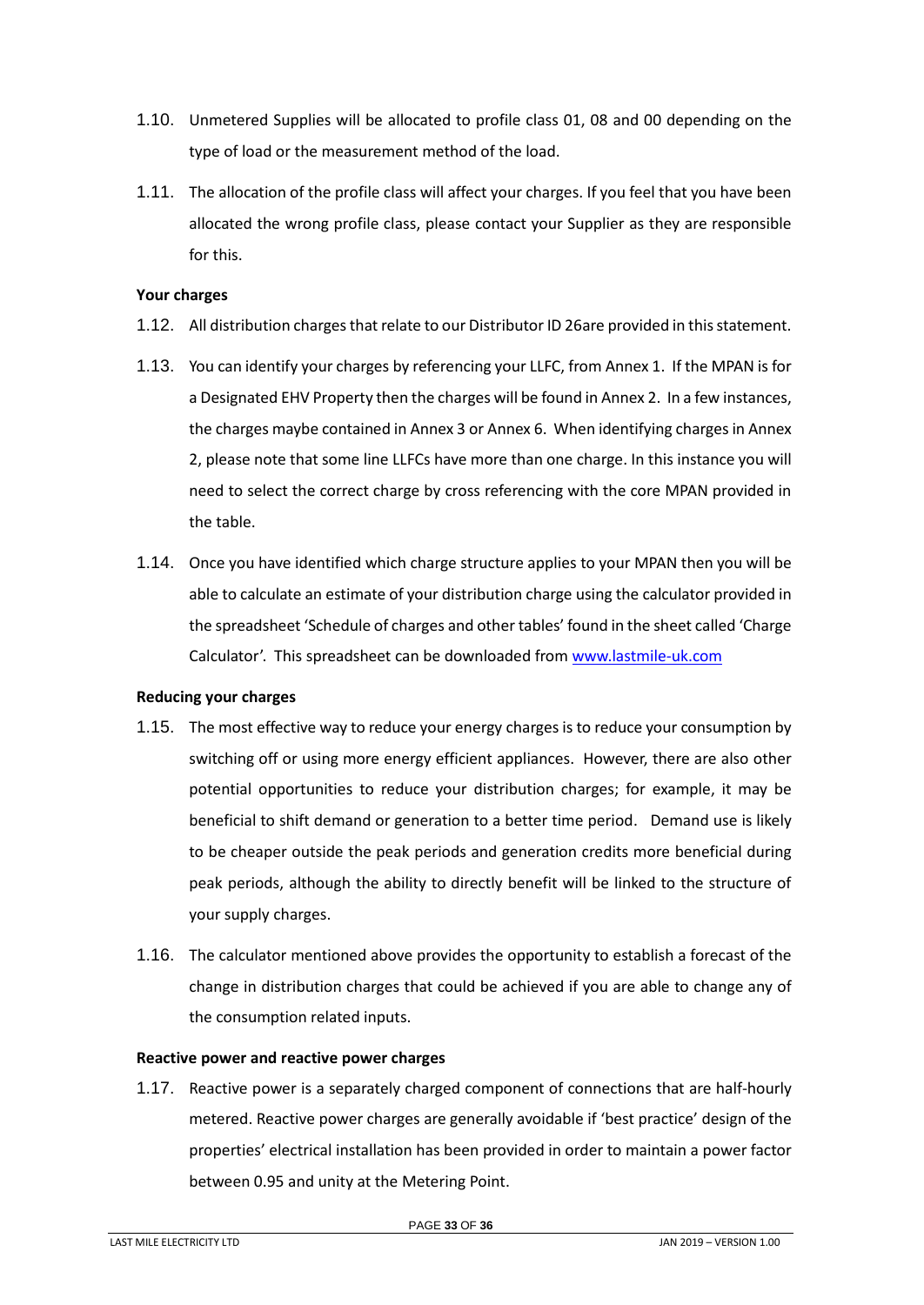- 1.18. Reactive Power (kVArh) is the difference between working power (active power measured in kW) and total power consumed (apparent power measured in kVA). Essentially it is a measure of how efficiently electrical power is transported through an electrical installation or a Distribution System.
- 1.19. Power flowing with a power factor of unity results in the most efficient loading of the Distribution System. Power flowing with a power factor of less than 0.95 results in much higher losses in the Distribution System, a need to potentially provide higher capacity electrical equipment and consequently a higher bill for you the consumer. A comparatively small improvement in power factor can bring about a significant reduction in losses since losses are proportional to the square of the current.
- 1.20. Different types of electrical equipment require some 'reactive power' in addition to 'active power' in order to work effectively. Electric motors, transformers and fluorescent lighting, for example, may produce poor power factors due to the nature of their inductive load. However, if good design practice is applied then the poor power factor of appliances can be corrected as near as possible to source. Alternatively poor power factor can be corrected centrally near to the meter.
- 1.21. There are many advantages that can be achieved by correcting poor power factor. These include: reduced energy bills through lower reactive charges, lower capacity charges and reduced power consumption and reduced voltage drop in long cable runs.

#### <span id="page-33-0"></span>**Site-specific EDCM charges**

- 1.22. A site classified as a Designated EHV Property is subject to a locational-based charging methodology (referred to as EDCM) for higher voltage network users. Distributors use two approved approaches: Long Run Incremental Cost Pricing (LRIC) and Forward Cost Pricing (FCP) and we follow whichever method is utilised by the relevant distributor in their Distribution Service Area. The EDCM will apply to Customers connected at Extra High Voltage or connected at High Voltage and metered at a high voltage substation.
- 1.23. EDCM charges are site-specific, reflecting the degree to which the local and higher voltage networks have the capacity to serve more demand or generation without the need to upgrade the electricity infrastructure. The charges also reflect the networks specifically used to deliver the electricity to the site as well as the usage at the site. Generators with non-intermittent output and deemed to be providing beneficial support to our networks may qualify to receive credit.
- 1.24. The charges under the EDCM comprise of the following individual components: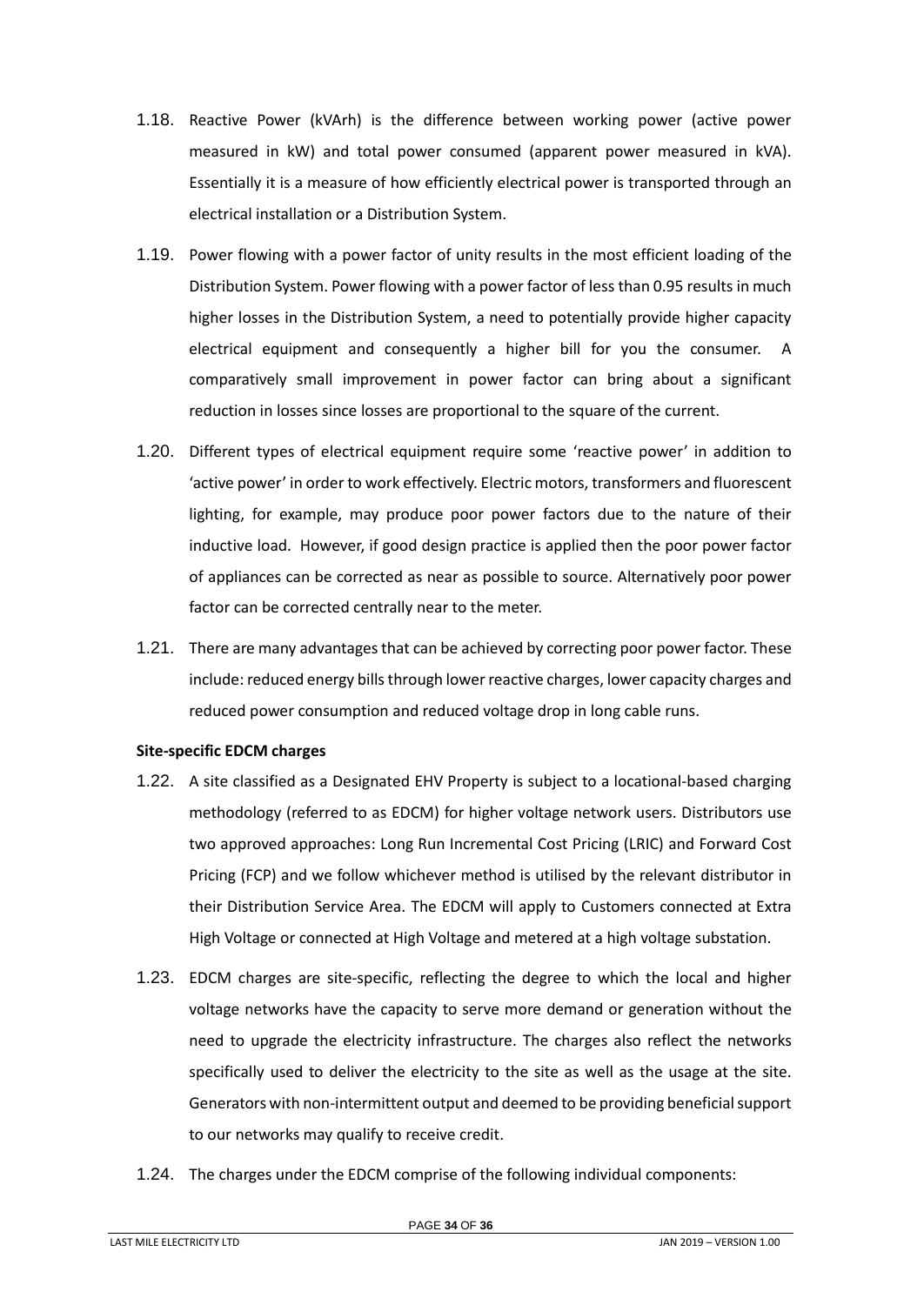a) **Fixed charge (pence/MPAN/day)** - This charge recovers operational costs associated with those connection assets that are provided for the 'sole' use of the customer. The value of these assets is used as a basis to derive the charge.

b) **Capacity charge (pence/kVA/day)** - This charge comprises the relevant FCP/LRIC component, the National Grid Electricity Transmission cost and other regulated costs.

Capacity charges are levied on the MIC, MEC, and any exceeded capacity. You may wish to review your MIC or MEC periodically to ensure it remains appropriate for your needs as you may be paying for more capacity than you require. If you wish to make changes contact us via the details in paragraph [1.12](#page-4-2)

The LRIC cost is locational and reflects our assessment of future network reinforcement necessary at voltage of connection (local) and beyond at all higher voltages (remote) relevant to the customer's connection. This results in the allocation of higher costs in more capacity congested parts of the network reflecting the greater likelihood of future reinforcement in these areas, and the allocation of lower costs in less congested parts of the network. The local LRIC cost is included in the capacity charge.

Our regulated costs include direct and indirect operational costs and a residual amount to ensure recovery of our regulated allowed revenue. The capacity charge recovers these costs using the customer usage profile and the relevant assets being used to transport electricity between the source substation and customer's Metering Point.

c) **Super-red unit charge (pence/kWh**) - This charge recovers the remote LRIC component. The charge is positive for import and negative for export which means you can either reduce your charges by minimising consumption or increasing export at those times. The charge is applied on consumption during the Super-red time period as detailed in Annex 2.

- 1.25. Future charge rates may be affected by consumption during the Super-red period, therefore reducing consumption in the Super-red time period may be beneficial.
- 1.26. **Reactive Power** -The EDCM does not include a separate charge component for any reactive power flows (kVAr) for either demand or generation. However, the EDCM charges do reflect the effect on the network of the customer's power factor, for example unit charges can increase if your site power factor is poor (lower than 0.95). Improving your site's power factor will also reduce the maximum demand (kVA) for the same power consumed in kW thus providing scope to reduce your agreed capacity requirements.